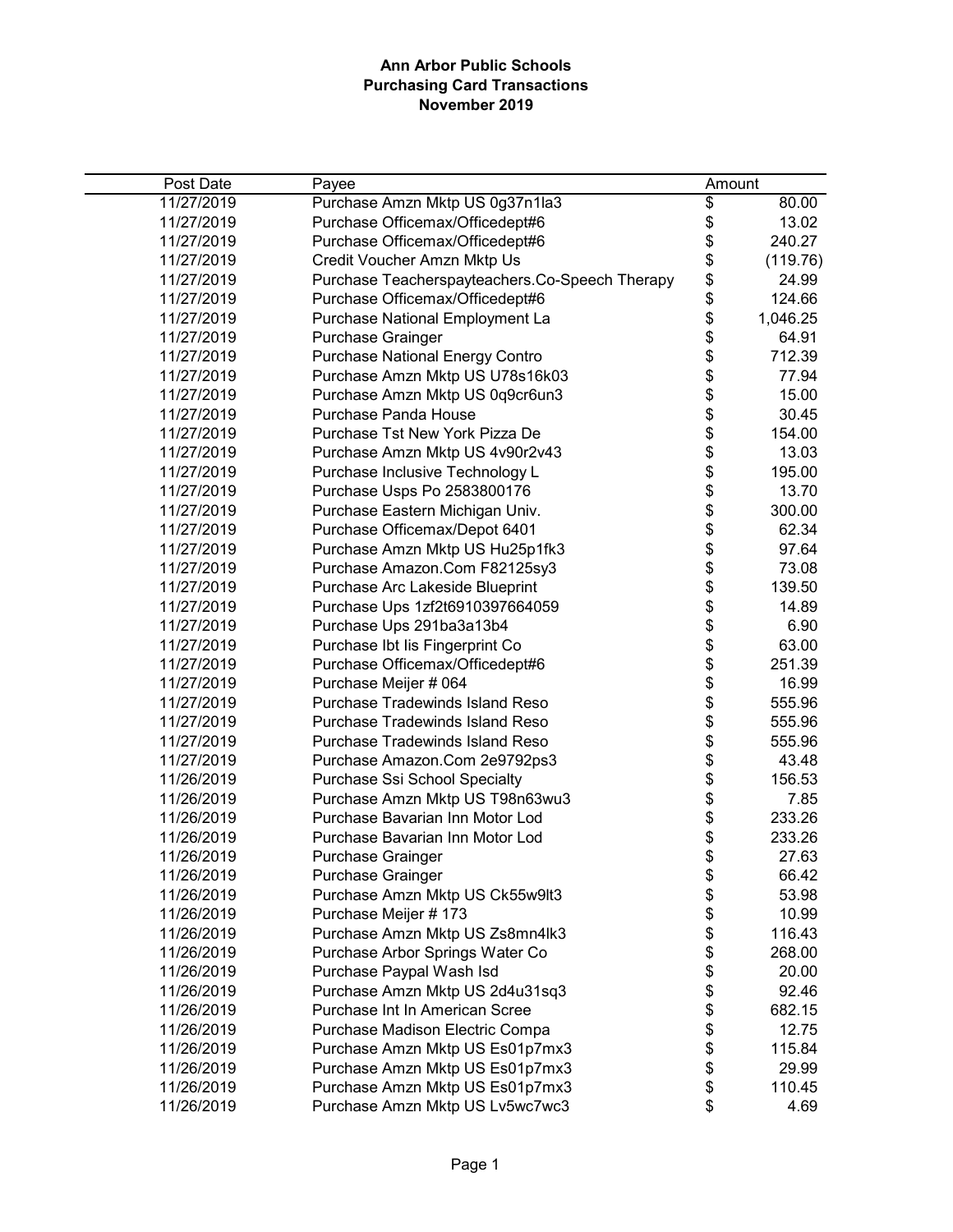| 11/26/2019 | Purchase Msbo                          | \$                 | 85.00    |
|------------|----------------------------------------|--------------------|----------|
| 11/26/2019 | Purchase Msbo                          | \$                 | 85.00    |
| 11/26/2019 | <b>Purchase National School Boards</b> | \$                 | 695.00   |
| 11/26/2019 | Purchase Int In Ann Arbor Obse         | \$                 | 2,990.60 |
| 11/26/2019 | <b>Purchase National School Boards</b> | \$                 | 225.00   |
| 11/26/2019 | Purchase Int In Premier Aerial         | \$                 | 495.43   |
| 11/26/2019 | <b>Purchase Jw Marriott Austin</b>     | \$                 | 850.35   |
| 11/26/2019 | Purchase Amzn Mktp US As3iv1vu3        | \$                 | 13.97    |
| 11/26/2019 | Purchase Amazon.Com Wb6un8vk3          | \$<br>\$           | 12.59    |
| 11/25/2019 | Purchase Sams Club #6667               |                    | 190.32   |
| 11/25/2019 | Purchase Michigan Opera Theatre        | \$                 | 820.00   |
| 11/25/2019 | Purchase Kroger #688                   | \$                 | 82.80    |
| 11/25/2019 | Purchase Memspa                        |                    | 515.00   |
| 11/25/2019 | Purchase The Home Depot #2721          | \$<br>\$           | 22.92    |
| 11/25/2019 | <b>Purchase National Energy Contro</b> | \$                 | 284.94   |
| 11/25/2019 | Purchase Mailchimp Monthly             | \$                 | 189.00   |
| 11/25/2019 | Purchase Amzn Mktp US Is54s2fd3        | \$                 | 33.85    |
| 11/25/2019 | Purchase Jw Marriott Grand Rapi        | \$                 | 336.11   |
| 11/25/2019 | Purchase J.W. Pepper                   | \$                 | 15.00    |
| 11/25/2019 | Purchase J.W. Pepper                   | \$                 | 24.75    |
| 11/25/2019 | Purchase Officemax/Officedept#6        | \$                 | 25.71    |
| 11/25/2019 | Purchase Amzn Mktp US A39r16dn3        | \$                 | 103.91   |
| 11/25/2019 | Purchase Quill Corporation             | \$                 | 66.28    |
| 11/25/2019 | Purchase Amazon.Com Pv81t9gi3 A        | \$                 | 54.79    |
| 11/25/2019 | <b>Purchase Quill Corporation</b>      | \$                 | 150.74   |
| 11/25/2019 | Purchase Amzn Mktp US 2h5be8nh3        | \$                 | 7.49     |
| 11/25/2019 | Purchase Amzn Mktp US Ah6tm11a3        |                    | 47.36    |
| 11/25/2019 | Purchase Amazon.Com By5fi0ei3          | \$                 | 19.96    |
| 11/25/2019 | Purchase Officemax/Officedept#6        | \$                 | 29.46    |
| 11/25/2019 | Purchase Starbucks Store 23876         | \$                 | 38.05    |
| 11/25/2019 | Purchase Meijer # 064                  |                    | 31.19    |
| 11/25/2019 | Purchase Meijer # 064                  | \$                 | 79.61    |
| 11/25/2019 | Purchase Amzn Mktp US 903b912s3        | \$                 | 48.36    |
| 11/25/2019 | Purchase Amzn Mktp US Kd7r378t3        | \$                 | 72.40    |
| 11/25/2019 | Purchase Sheraton Chicago Ohare        | \$                 | 408.12   |
| 11/25/2019 | Purchase Bureau Of Education An        | \$                 | 279.00   |
| 11/25/2019 | Purchase Bureau Of Education An        | \$                 | 279.00   |
| 11/25/2019 | Purchase Amzn Mktp US Qk0ui40u3        |                    | 7.99     |
| 11/25/2019 | Purchase Amzn Mktp US Li1hj7g93        |                    | 11.99    |
| 11/25/2019 | Purchase Amzn Mktp US Cu8k06o33        |                    | 11.94    |
| 11/25/2019 | Purchase Amzn Mktp US F43o571i3        |                    | 17.57    |
| 11/25/2019 | Purchase Amzn Mktp US Nm1g835r3        |                    | 33.63    |
| 11/25/2019 | Purchase Amzn Mktp US K09aq78r3        |                    | 11.45    |
| 11/25/2019 | Purchase Amzn Mktp US Tx1pb4wp3        |                    | 13.38    |
| 11/25/2019 | Purchase Amzn Mktp US T40ix4qr3        |                    | 11.14    |
| 11/25/2019 | Purchase Amazon.Com Cu9se5xm3          | <b>88888888888</b> | 40.87    |
| 11/25/2019 | Purchase Washtenaw Dairy               |                    | 56.00    |
| 11/25/2019 | Purchase Amzn Mktp US Tk0o775f3        |                    | 73.20    |
| 11/25/2019 | Purchase Amazon.Com Ut2p41bj3          | \$                 | 91.58    |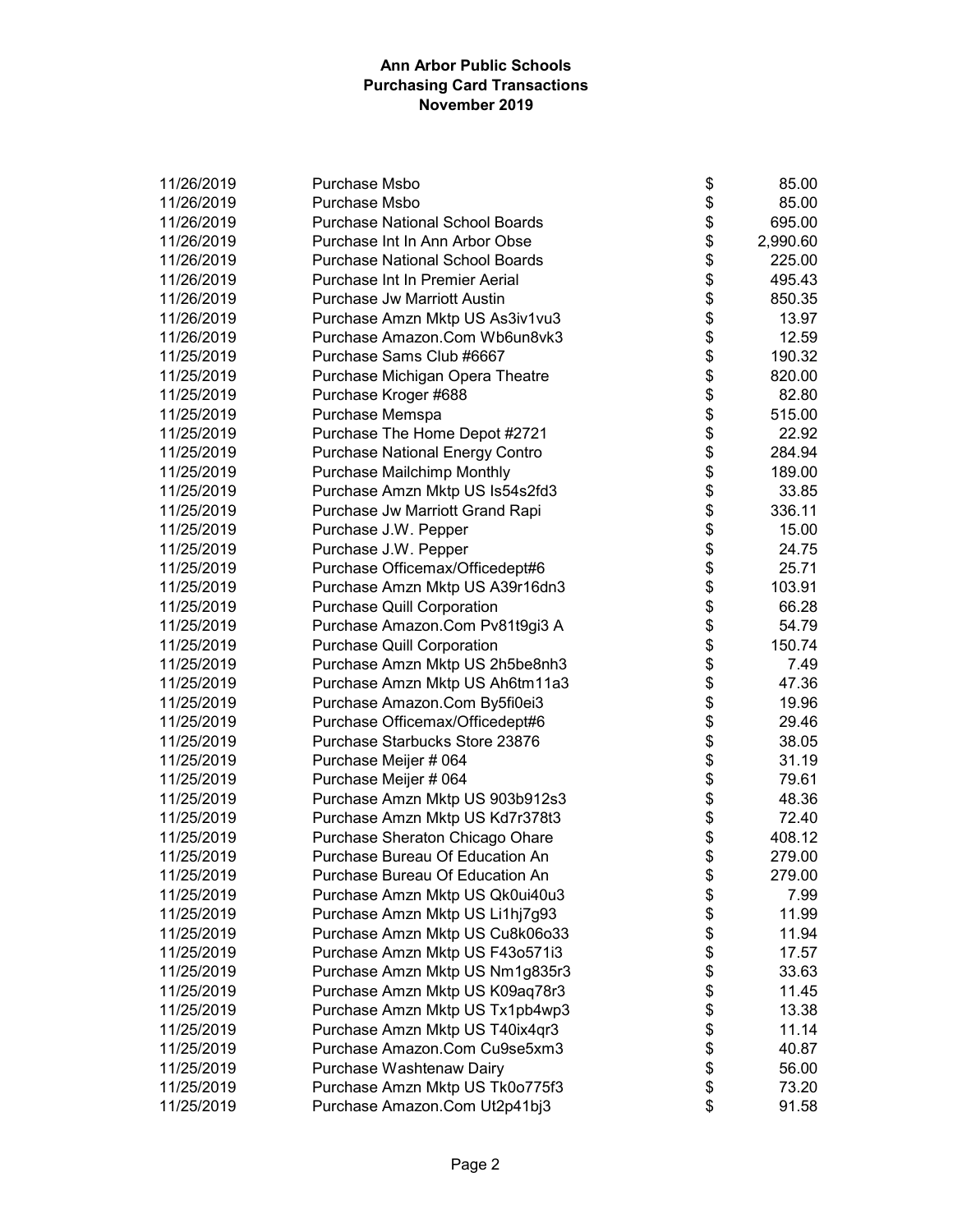| 11/25/2019 | <b>Credit Voucher Washtenaw Community</b> | \$                  | (125.00) |
|------------|-------------------------------------------|---------------------|----------|
| 11/22/2019 | Purchase Amzn Mktp US Xt82w7213           | \$                  | 397.31   |
| 11/22/2019 | Purchase Kroger #688                      |                     | 17.98    |
| 11/22/2019 | Purchase School-Tech, Inc                 |                     | 149.90   |
| 11/22/2019 | Purchase Amazon.Com O51md34m3             |                     | 16.10    |
| 11/22/2019 | Purchase Joc Sales Llc                    |                     | 183.16   |
| 11/22/2019 | Purchase Joc Sales Llc                    | <b>8888888888</b>   | 56.62    |
| 11/22/2019 | <b>Purchase Grainger</b>                  |                     | 100.22   |
| 11/22/2019 | Purchase Amzn Mktp US Qi54v5aq3           |                     | 59.83    |
| 11/22/2019 | Purchase Buschs #1035                     |                     | 63.61    |
| 11/22/2019 | Purchase Michigan Music Confere           |                     | 95.00    |
| 11/22/2019 | Purchase Sefmd (Science Fair)             |                     | 25.00    |
| 11/22/2019 | Purchase 1-800-Flowers.Com, inc.          |                     | 72.05    |
| 11/22/2019 | Purchase Panera Bread #600874             | \$                  | 100.21   |
| 11/22/2019 | <b>Purchase Ascd</b>                      | \$                  | 150.00   |
| 11/22/2019 | Purchase Nassp Product & Servi            | \$                  | 250.00   |
| 11/22/2019 | Purchase Ascd                             |                     | 150.00   |
| 11/22/2019 | Purchase Madison Electric Compa           |                     | 81.70    |
| 11/22/2019 | Purchase Madison Electric Compa           |                     | 315.36   |
| 11/22/2019 | Purchase Amzn Mktp US 273nd1nj3           |                     | 16.97    |
| 11/22/2019 | Purchase Fedex Offic41100004119           |                     | 73.21    |
| 11/22/2019 | Purchase Fedex Offic41100004119           |                     | 60.80    |
| 11/22/2019 | Purchase Canva 02515-14560937             |                     | 1.00     |
| 11/22/2019 | Purchase Amzn Mktp US E87pj9e73           |                     | 39.73    |
| 11/22/2019 | Purchase Amzn Mktp US Ho03j3td3           |                     | 41.34    |
| 11/22/2019 | <b>Purchase National School Boards</b>    | <b>aaaaaaaaaaaa</b> | 225.00   |
| 11/22/2019 | <b>Purchase National School Boards</b>    |                     | 695.00   |
| 11/22/2019 | Purchase Mi Assoc Sch Adm                 |                     | 400.00   |
| 11/21/2019 | Purchase Radisson Hotels #33              | \$<br>\$            | 288.98   |
| 11/21/2019 | Purchase Ssi School Specialty             |                     | 42.30    |
| 11/21/2019 | Purchase Squ Sq Sweetwaters Co            | \$                  | 22.80    |
| 11/21/2019 | Purchase Panera Bread #601366             | \$                  | 207.81   |
| 11/21/2019 | Purchase Amzn Mktp US Hn61u8793           | \$                  | 38.04    |
| 11/21/2019 | <b>Purchase Sparrow Meat Market</b>       | \$                  | 8.98     |
| 11/21/2019 | Purchase Amazon.Com Ed2hg4vz3 A           | \$                  | 36.27    |
| 11/21/2019 | Purchase Amazon.Com Mr8zz1fm2 A           | \$                  | 35.22    |
| 11/21/2019 | Purchase Officemax/Officedept#6           | \$                  | 98.97    |
| 11/21/2019 | Purchase Rps Ann Arbor Meterq02           |                     | 2.50     |
| 11/21/2019 | Purchase Nsba                             |                     | 755.00   |
| 11/21/2019 | Purchase Grainger                         |                     | 161.97   |
| 11/21/2019 | Purchase Behler Young Company A           |                     | 786.22   |
| 11/21/2019 | <b>Purchase Loews Hotels</b>              |                     | 305.72   |
| 11/21/2019 | Purchase Speedway 07867                   |                     | 22.97    |
| 11/21/2019 | Purchase Mvp-Mobile Video Party           |                     | 100.00   |
| 11/21/2019 | <b>Purchase Aven Tools</b>                |                     | 22.11    |
| 11/21/2019 | Purchase Music Go Round#40021             | <b>8888888888</b>   | 20.97    |
| 11/21/2019 | <b>Purchase Loews Hotels</b>              |                     | 212.72   |
| 11/21/2019 | Purchase Stone Brewing Co                 | \$                  | 25.01    |
| 11/21/2019 | Purchase Amzn Mktp US Sd01z1dr3           | \$                  | 24.99    |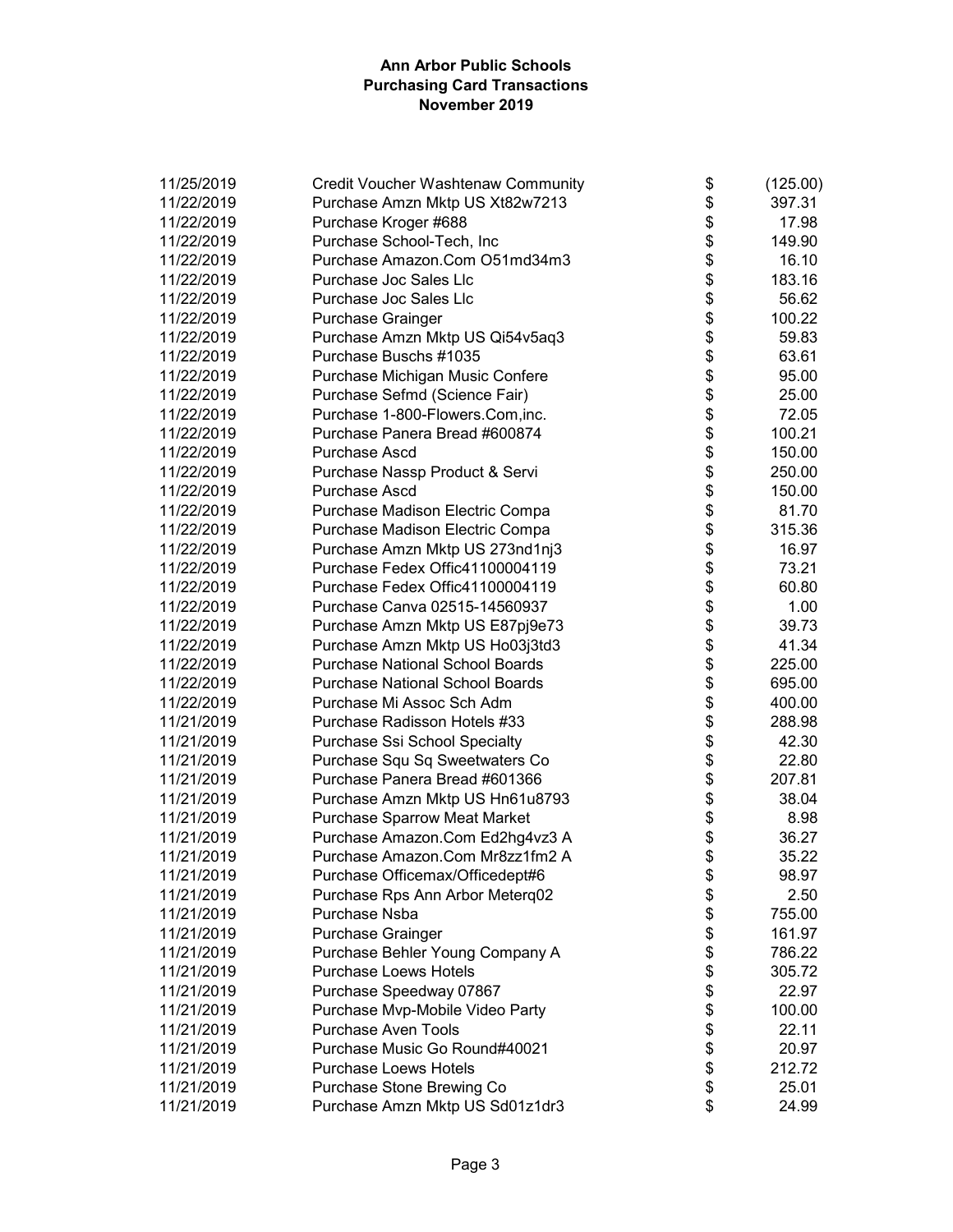| 11/21/2019 | Purchase Amzn Mktp US 5k99b0h93     | \$         | 259.05    |
|------------|-------------------------------------|------------|-----------|
| 11/21/2019 | Purchase Amzn Mktp US Mx58c1763     | \$         | 29.94     |
| 11/21/2019 | Purchase Panera Bread #600874       | \$         | 138.93    |
| 11/21/2019 | Purchase Rps Ann Arbor-Passpq02     | \$         | 0.95      |
| 11/21/2019 | Purchase Rps Ann Arbor-Passpq02     | \$         | 3.80      |
| 11/21/2019 | Purchase Madison Electric Compa     | \$         | 208.50    |
| 11/21/2019 | Purchase Madison Electric Compa     | \$         | 225.00    |
| 11/21/2019 | <b>Purchase Quill Corporation</b>   |            | 118.25    |
| 11/21/2019 | <b>Purchase Quill Corporation</b>   | \$\$       | 27.19     |
| 11/21/2019 | Purchase Lowes #01750               |            | 48.63     |
| 11/21/2019 | Purchase Amzn Mktp US Qv3lf1rt3     | \$         | 65.08     |
| 11/21/2019 | Purchase Amazon.Com 270ni3363       | \$         | 117.99    |
| 11/21/2019 | Purchase Amzn Mktp US DI2t367t3     | \$         | 25.96     |
| 11/21/2019 | Purchase Amzn Mktp US X407f4lr3     | \$         | 29.98     |
| 11/21/2019 | Purchase Amzn Mktp US Lt4hu31r3     | \$         | 15.98     |
| 11/21/2019 | Purchase Amzn Mktp US Js99n75z3     | \$         | 36.99     |
| 11/21/2019 | Purchase Fs Park Bench              | \$         | 418.70    |
| 11/21/2019 | <b>Credit Voucher Fs Park Bench</b> | \$         | (23.70)   |
| 11/21/2019 | Purchase Vzwrlss Apocc Visb         | \$         | 648.18    |
| 11/21/2019 | Purchase Vzwrlss Apocc Visb         | \$         | 12,406.30 |
| 11/21/2019 | Purchase Potbelly #77               | \$         | 78.30     |
| 11/20/2019 | Purchase Meijer # 027               | \$         | 975.36    |
| 11/20/2019 | Purchase Meijer # 064               | \$         | 1,703.22  |
| 11/20/2019 | Purchase Arc Lakeside Blueprint     | \$         | 91.67     |
| 11/20/2019 | <b>Purchase Cliff Keen Athletic</b> |            | 268.50    |
| 11/20/2019 | Purchase Meijer # 173               | \$\$\$\$\$ | 32.57     |
| 11/20/2019 | Purchase Meijer # 173               |            | 57.21     |
| 11/20/2019 | Purchase Sq Sq Armen Cleaners       |            | 32.00     |
| 11/20/2019 | Purchase Smore.Com - Educator       |            | 79.00     |
| 11/20/2019 | Credit Voucher Amzn Mktp Us         | \$         | (7.20)    |
| 11/20/2019 | Credit Voucher Panera Bread #600874 | \$         | (3.60)    |
| 11/20/2019 | Purchase Amzn Mktp US C22281o23     | \$         | 11.98     |
| 11/20/2019 | Purchase Amzn Mktp US Xu3t12v93     | \$         | 37.47     |
| 11/20/2019 | Purchase Delta 00682259197244       | \$         | 30.00     |
| 11/20/2019 | <b>Purchase Qwik Park</b>           | \$         | 44.00     |
| 11/20/2019 | Purchase Uber Trip                  | \$         | 32.37     |
| 11/20/2019 | Purchase Uber Trip                  | φ          | 6.47      |
| 11/20/2019 | Purchase Amzn Mktp US Wv7543ee3     | \$         | 25.74     |
| 11/20/2019 | Purchase Amazon.Com Ed85f3jy3       | \$         | 55.88     |
| 11/20/2019 | Purchase Amzn Mktp US Gg1741w13     | \$         | 17.56     |
| 11/20/2019 | Purchase Ibt lis Fingerprint Co     | \$         | 63.00     |
| 11/20/2019 | Purchase Madison Electric Compa     | \$\$       | 261.98    |
| 11/20/2019 | Purchase School Health Corp         |            | 44.42     |
| 11/20/2019 | Purchase Amzn Mktp US Nb9ok38o3     |            | 159.92    |
| 11/20/2019 | Purchase Meijer # 064               | \$         | 47.92     |
| 11/20/2019 | Purchase Arbor Springs Water Co     | \$         | 31.50     |
| 11/20/2019 | Purchase Amzn Mktp US U03em5ar3     | \$         | 26.21     |
| 11/20/2019 | Purchase Amzn Mktp US C577i39z3     | \$         | 69.90     |
| 11/20/2019 | Purchase Amazon.Com Ka1vy3mp3 A     | \$         | 14.52     |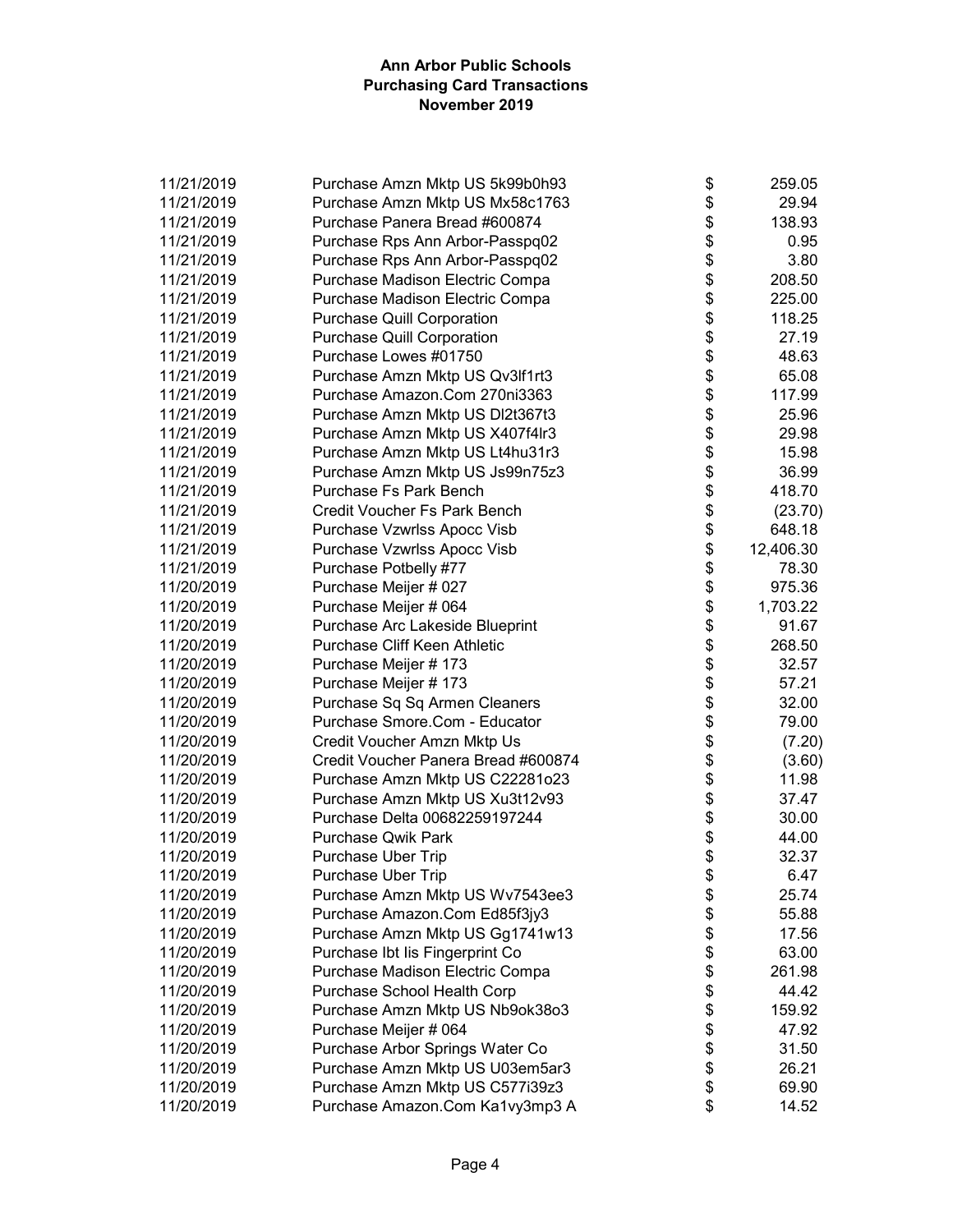| 11/20/2019 | Purchase Amzn Mktp US Wz4pr8qk3        | \$         | 33.95   |
|------------|----------------------------------------|------------|---------|
| 11/20/2019 | Purchase Signupgenius                  | \$         | 49.99   |
| 11/20/2019 | Purchase Officemax/Officedept#6        | \$         | 29.99   |
| 11/20/2019 | Purchase Trader Joes #678 Qps          | \$         | 13.98   |
| 11/19/2019 | Purchase Amzn Mktp US Nu9cj1qi3        | \$         | 71.96   |
| 11/19/2019 | Purchase Amzn Mktp US Ip32j5c13        | \$         | 29.83   |
| 11/19/2019 | Purchase Amzn Mktp US 3v3vj4nn3        |            | 19.66   |
| 11/19/2019 | Purchase Amazon.Com Hd8lx7q03          |            | 177.48  |
| 11/19/2019 | Purchase Amazon.Com Vb08x15y3 A        | \$\$\$     | 19.76   |
| 11/19/2019 | amazon                                 |            | 27.16   |
| 11/19/2019 | Purchase Dj Conley Associates I        | \$         | 219.65  |
| 11/19/2019 | Purchase Grainger                      | \$         | 82.28   |
| 11/19/2019 | Purchase Joc Sales Llc                 | \$         | 310.27  |
| 11/19/2019 | Purchase Amzn Mktp US 343hp9pd3        | \$         | 81.50   |
| 11/19/2019 | Purchase Target 00006346               | \$         | 100.00  |
| 11/19/2019 | Purchase Shanty Creek Resorts -        | \$         | 225.72  |
| 11/19/2019 | Purchase Gvsu Web Payments             | \$         | 40.00   |
| 11/19/2019 | Purchase Amzn Mktp US 119vq6d13        | \$         | 26.41   |
| 11/19/2019 | Purchase Amzn Mktp US B172j52c3        | \$         | 58.67   |
| 11/19/2019 | Purchase Capt Org                      | \$\$\$     | 57.00   |
| 11/19/2019 | Purchase Amazon.Com 8b9e01c23          |            | 55.28   |
| 11/19/2019 | Purchase Amzn Mktp US 6463h9do3        |            | 48.95   |
| 11/19/2019 | Credit Voucher Target 00006346         |            | (43.93) |
| 11/19/2019 | Purchase Ibt lis Fingerprint Co        |            | 63.00   |
| 11/19/2019 | Purchase Madison Electric Compa        |            | 88.25   |
| 11/19/2019 | Purchase Amzn Mktp US 1f41p2hn3        | \$\$\$\$\$ | 42.66   |
| 11/19/2019 | Purchase Amzn Mktp US Wb9qu0a63        |            | 8.98    |
| 11/19/2019 | Purchase Amzn Mktp US 922np6tz3        |            | 12.59   |
| 11/19/2019 | Purchase Amzn Mktp US L428t9l03        | \$         | 106.88  |
| 11/19/2019 | Purchase Amazon.Com Bh6ed6q73          | \$         | 41.90   |
| 11/18/2019 | Purchase Amzn Mktp US 885009rz3        | \$         | 75.16   |
| 11/18/2019 | Purchase Officemax/Officedept#6        | \$         | 33.49   |
| 11/18/2019 | Purchase Amzn Mktp US Oo6yb3tr3        | \$         | 51.19   |
| 11/18/2019 | Purchase Amzn Mktp US Ae0pl9373        | \$         | 119.76  |
| 11/18/2019 | Purchase Amzn Mktp US 5553q8b43        | \$         | 45.93   |
| 11/18/2019 | Purchase Laminator.Com                 | \$         | 199.62  |
| 11/18/2019 | Purchase Trane Supply-113416           | \$         | 86.18   |
| 11/18/2019 | Purchase Michigan Green Cabs           | \$         | 17.00   |
| 11/18/2019 | Purchase Amzn Mktp US MI8301k21        | \$         | 15.20   |
| 11/18/2019 | <b>Purchase Committee For Children</b> | \$         | 459.00  |
| 11/18/2019 | Purchase Amazon.Com Fz5s76hm3 A        | \$\$\$\$\$ | 287.84  |
| 11/18/2019 | Purchase Amzn Mktp US K70c428o3        |            | 22.99   |
| 11/18/2019 | Purchase Amazon.Com Ox3vp6fl3          |            | 39.99   |
| 11/18/2019 | Purchase N2y Llc                       |            | 198.00  |
| 11/18/2019 | Purchase Amazon.Com Y944f9x23          |            | 137.99  |
| 11/18/2019 | Purchase Amzn Mktp US Sq8b63q43        | \$         | 98.61   |
| 11/18/2019 | Purchase J.W. Pepper                   | \$         | 534.04  |
| 11/18/2019 | Purchase Amzn Mktp US 0s8cl8pv3        | \$         | 117.33  |
| 11/18/2019 | Purchase Officemax/Officedept#6        | \$         | 29.31   |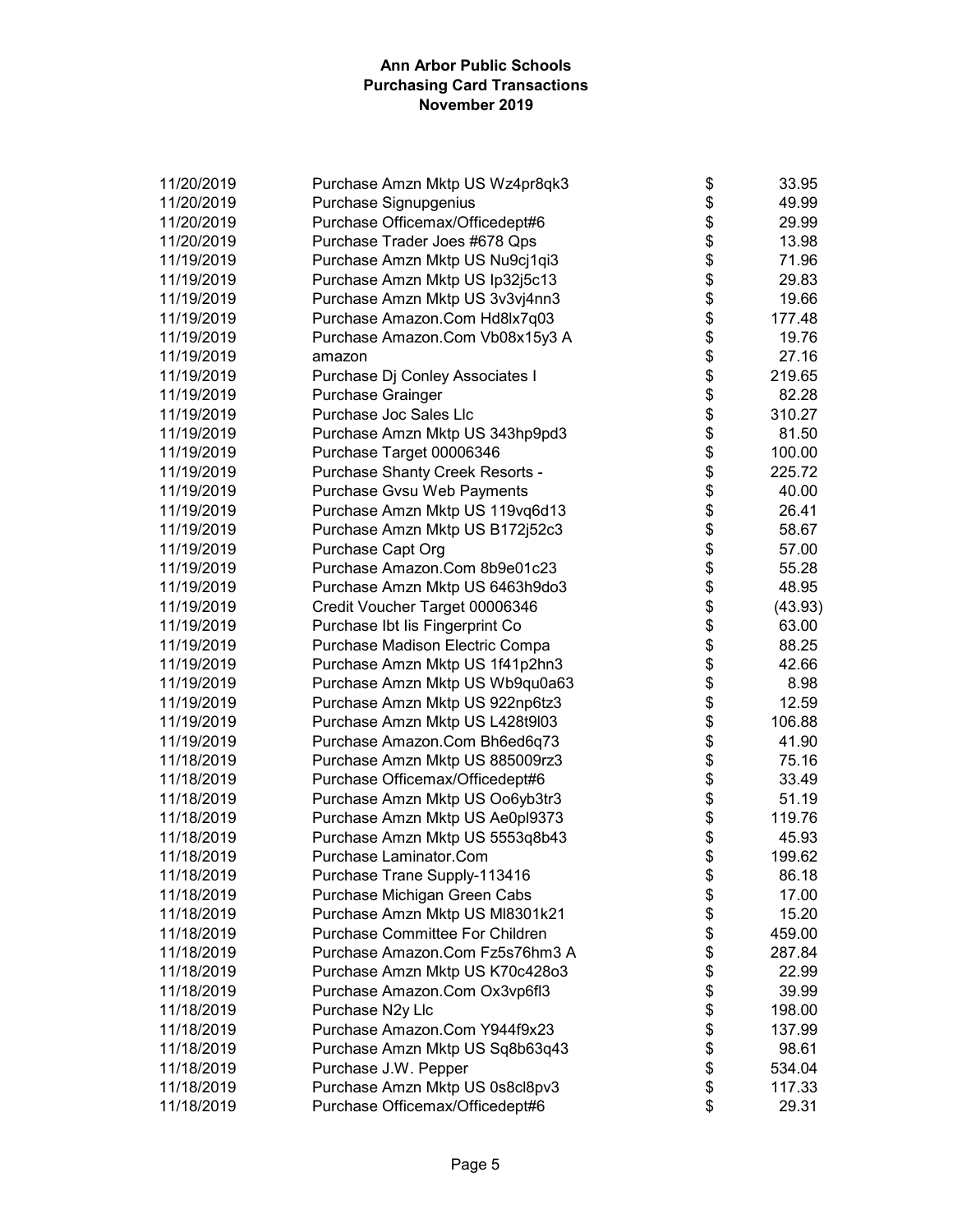| 11/18/2019 | Purchase Amzn Mktp US Yn25n3rl3       | \$               | 337.90   |
|------------|---------------------------------------|------------------|----------|
| 11/18/2019 | Purchase Usps Po 2502820113           | \$               | 1.90     |
| 11/18/2019 | Purchase Bio Corporation              | \$               | 124.62   |
| 11/18/2019 | <b>Purchase Collegeboard Products</b> | \$               | 400.00   |
| 11/18/2019 | Purchase Panera Bread #600874         |                  | 72.01    |
| 11/18/2019 | Purchase Amzn Mktp US K56ws1k33       | \$<br>\$         | 137.73   |
| 11/18/2019 | Purchase Target 00012856              |                  | 7.68     |
| 11/18/2019 | Purchase Amzn Mktp US K33w079g3       |                  | 131.22   |
| 11/18/2019 | Purchase Sq Sq Reza Asgar             | \$\$\$\$\$       | 59.14    |
| 11/18/2019 | Purchase Univ Of Mich Cpms            |                  | 4.50     |
| 11/18/2019 | Purchase Delta 00682256875624         |                  | 30.00    |
| 11/18/2019 | Purchase Loews Coronado Bay Fb        | \$               | 17.62    |
| 11/18/2019 | Credit Voucher Gaylord National F/D   | \$               | (25.00)  |
| 11/18/2019 | Credit Voucher Target 00024158        | \$               | (46.57)  |
| 11/18/2019 | Purchase Target 00024158              | \$               | 46.57    |
| 11/18/2019 | Purchase Target 00024158              | \$               | 43.93    |
| 11/18/2019 | Purchase Madison Electric Compa       | \$<br>\$         | 70.40    |
| 11/18/2019 | Purchase Madison Electric Compa       |                  | 57.90    |
| 11/18/2019 | Purchase Dollar Bill Copying          |                  | 57.42    |
| 11/18/2019 | Purchase Amzn Mktp US 6o2e08rp3       |                  | 53.94    |
| 11/18/2019 | Purchase Amzn Mktp US Cy46a6w93       |                  | 33.30    |
| 11/18/2019 | Purchase Amzn Mktp US 1w7kz4h13       |                  | 59.88    |
| 11/18/2019 | Purchase Amzn Mktp US F07vc8ps3       |                  | 7.33     |
| 11/18/2019 | Purchase Amzn Mktp US Uc8vc3m83       |                  | 11.98    |
| 11/18/2019 | Purchase Officemax/Depot 6048         |                  | 16.67    |
| 11/18/2019 | Purchase Hyatt Regency Dallas         | <b>888888888</b> | 653.52   |
| 11/18/2019 | Purchase Lyft Ride Fri 12pm           |                  | 35.70    |
| 11/18/2019 | Purchase Hyatt Regency Dallas         |                  | 688.11   |
| 11/18/2019 | Purchase Hyatt Regency Dallas         | \$               | 653.52   |
| 11/18/2019 | Purchase Lyft Ride Sat 1pm            | \$               | 45.66    |
| 11/18/2019 | Purchase Hyatt Regency Dallas         | \$               | 435.68   |
| 11/18/2019 | Purchase Lyft Ride Fri 11am           | \$               | 13.37    |
| 11/18/2019 | Purchase Hyatt Regency Dallas         | \$               | 653.52   |
| 11/18/2019 | Purchase Hyatt Regency Dallas         | \$               | 653.52   |
| 11/18/2019 | Purchase Hyatt Regency Dallas         | \$               | 653.52   |
| 11/18/2019 | Purchase Amzn Mktp US 2m3vx2ho3       | \$               | 12.98    |
| 11/18/2019 | Purchase Grand Trav Resort            | \$               | 213.50   |
| 11/18/2019 | <b>Purchase Act Usta Teamtns</b>      | \$               | 20.00    |
| 11/18/2019 | <b>Purchase Act Usta Teamtns</b>      | \$               | 20.00    |
| 11/18/2019 | Purchase Rps Ann Arbor Meterq02       | \$               | 2.85     |
| 11/18/2019 | Purchase Officemax/Officedept#6       | \$\$             | 41.22    |
| 11/18/2019 | Purchase Officemax/Officedept#6       |                  | 12.00    |
| 11/18/2019 | <b>Purchase Comcast</b>               |                  | 356.85   |
| 11/18/2019 | Purchase Clear Rate Communicati       | \$               | 5,052.95 |
| 11/18/2019 | Purchase Amzn Mktp US Kz3yg4an3       | \$               | 27.98    |
| 11/15/2019 | Purchase Amzn Mktp US 3l65s2rr3       | \$               | 41.94    |
| 11/15/2019 | Purchase John F Kennedy Ctr Pay       | \$               | 250.00   |
| 11/15/2019 | Purchase Cliff Keen Athletic          | \$               | 4.45     |
| 11/15/2019 | Purchase Grainger                     | \$               | 70.95    |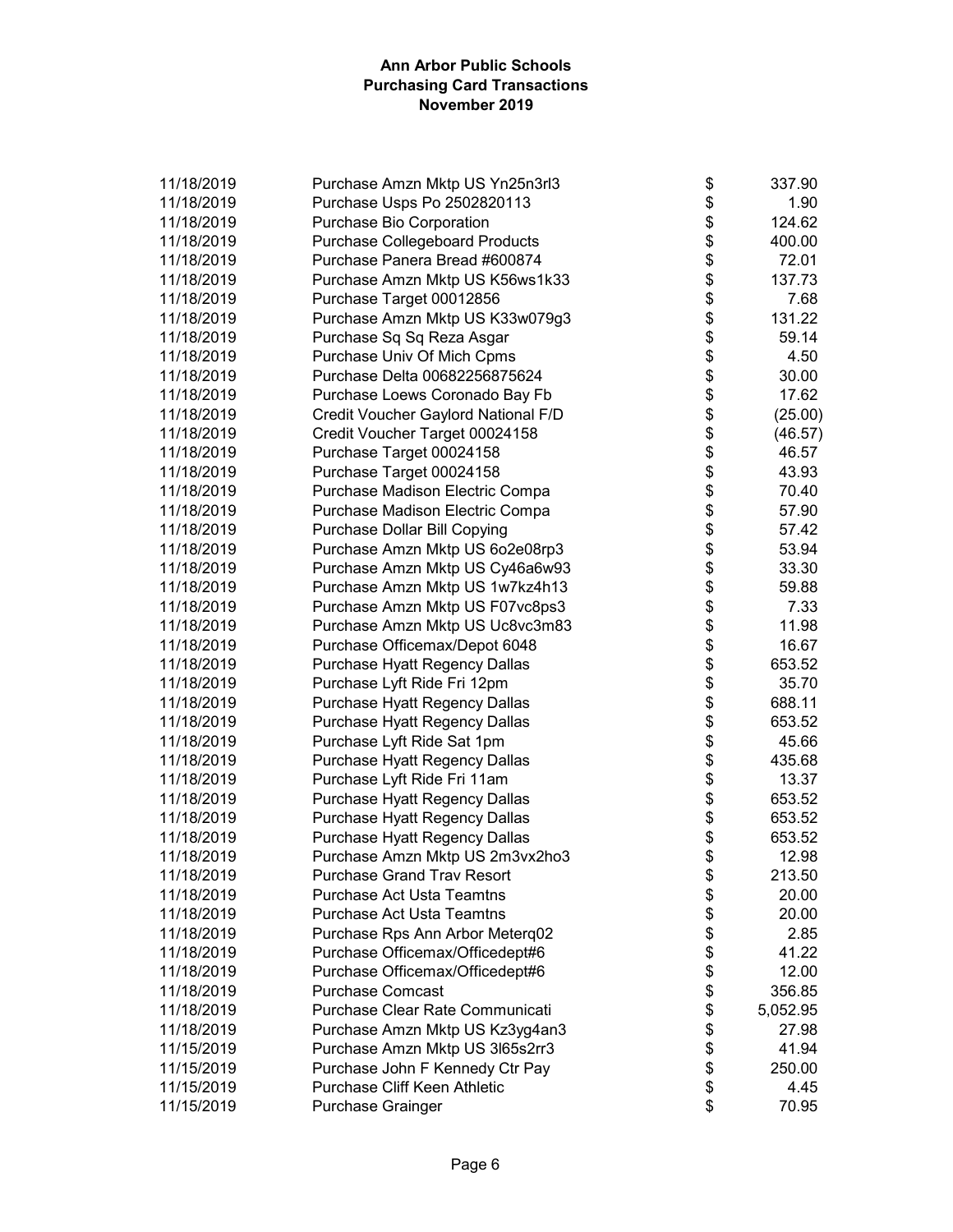| 11/15/2019 | <b>Purchase Grainger</b>               | \$                           | 66.49   |
|------------|----------------------------------------|------------------------------|---------|
| 11/15/2019 | <b>Purchase Grainger</b>               | \$                           | 30.14   |
| 11/15/2019 | Purchase Squ Sq Cmyk Imperial          | \$                           | 520.00  |
| 11/15/2019 | Purchase Amzn Mktp US Pt2lf5ko3        | \$                           | 7.12    |
| 11/15/2019 | Purchase Tim Time For Kids Mag         | <b>a a a a a a a a a a a</b> | 118.80  |
| 11/15/2019 | Purchase Tim Time For Kids Mag         |                              | 123.75  |
| 11/15/2019 | Purchase Amzn Mktp US Nm1es4np3        |                              | 549.48  |
| 11/15/2019 | Purchase Tim Time For Kids Mag         |                              | 103.95  |
| 11/15/2019 | Purchase Amazon.Com 027gy9s73          |                              | 219.29  |
| 11/15/2019 | Purchase Meijer # 173                  |                              | 29.57   |
| 11/15/2019 | Purchase Vistapr Vistaprint.Com        |                              | 12.98   |
| 11/15/2019 | Purchase Meijer # 173                  |                              | 33.38   |
| 11/15/2019 | Purchase Amzn Mktp US 7o72r6u53        |                              | 127.20  |
| 11/15/2019 | Purchase School-Tech, Inc              |                              | 365.90  |
| 11/15/2019 | Purchase Officemax/Officedept#6        |                              | 23.14   |
| 11/15/2019 | Purchase Office Depot #1170            |                              | 34.76   |
| 11/15/2019 | Credit Voucher Scholastic, Inc.        | \$                           | (13.14) |
| 11/15/2019 | Purchase Madison Electric Compa        | \$                           | 207.51  |
| 11/15/2019 | Purchase Amzn Mktp US Du3np2ax3        | \$                           | 107.92  |
| 11/15/2019 | <b>Credit Voucher Cricut</b>           |                              | (24.62) |
| 11/15/2019 | Purchase Amzn Mktp US Gv08k23u3        |                              | 24.00   |
| 11/15/2019 | Purchase Lowes #01750                  |                              | 45.96   |
| 11/15/2019 | Purchase Amazon.Com Cl2ho7vx3          |                              | 35.13   |
| 11/15/2019 | Purchase Uber Trip                     |                              | 88.27   |
| 11/15/2019 | Purchase Lyft Ride Wed 6pm             |                              | 49.41   |
| 11/15/2019 | Purchase Gfs Store #0868               | <b>888888888</b>             | 264.98  |
| 11/15/2019 | Purchase Amazon.Com Tt6jr16d3          |                              | 296.27  |
| 11/15/2019 | <b>Purchase Ferris State Universit</b> |                              | 125.00  |
| 11/15/2019 | Purchase Eb 19th Annual Thanks         |                              | 250.00  |
| 11/15/2019 | Purchase Meijer # 064                  | \$                           | 42.74   |
| 11/15/2019 | Purchase Amzn Mktp US Tx4zn2nb3        | \$                           | 102.71  |
| 11/15/2019 | Purchase Follett School Solutio        | \$                           | 190.14  |
| 11/14/2019 | Purchase Madison Electric Compa        | \$                           | 483.78  |
| 11/14/2019 | Purchase Grainger                      | \$                           | 94.35   |
| 11/14/2019 | Purchase Madison Electric Compa        | \$                           | 127.69  |
| 11/14/2019 | <b>Purchase National Energy Contro</b> | \$                           | 330.64  |
| 11/14/2019 | Purchase National Energy Contro        | Φ                            | 607.77  |
| 11/14/2019 | Purchase Madison Electric Compa        | \$                           | 201.80  |
| 11/14/2019 | Credit Voucher Amzn Mktp Us            |                              | (9.89)  |
| 11/14/2019 | Purchase American 00115019577440       |                              | 30.00   |
| 11/14/2019 | Purchase Amzn Mktp US Vb1427m43        |                              | 8.68    |
| 11/14/2019 | Purchase Amzn Mktp US Hy7ir3wg3        |                              | 5.99    |
| 11/14/2019 | Purchase Um International Inst         |                              | 50.00   |
| 11/14/2019 | <b>Purchase National School Boards</b> |                              | 99.00   |
| 11/14/2019 | <b>Purchase National School Boards</b> |                              | 99.00   |
| 11/14/2019 | <b>Purchase National School Boards</b> | <b>888888888</b>             | 99.00   |
| 11/14/2019 | <b>Purchase Sweetwater Sound</b>       |                              | 700.98  |
| 11/14/2019 | Purchase Paypal Emeraldrecy            | \$                           | 59.95   |
| 11/14/2019 | Purchase Officemax/Officedept#6        | \$                           | 371.20  |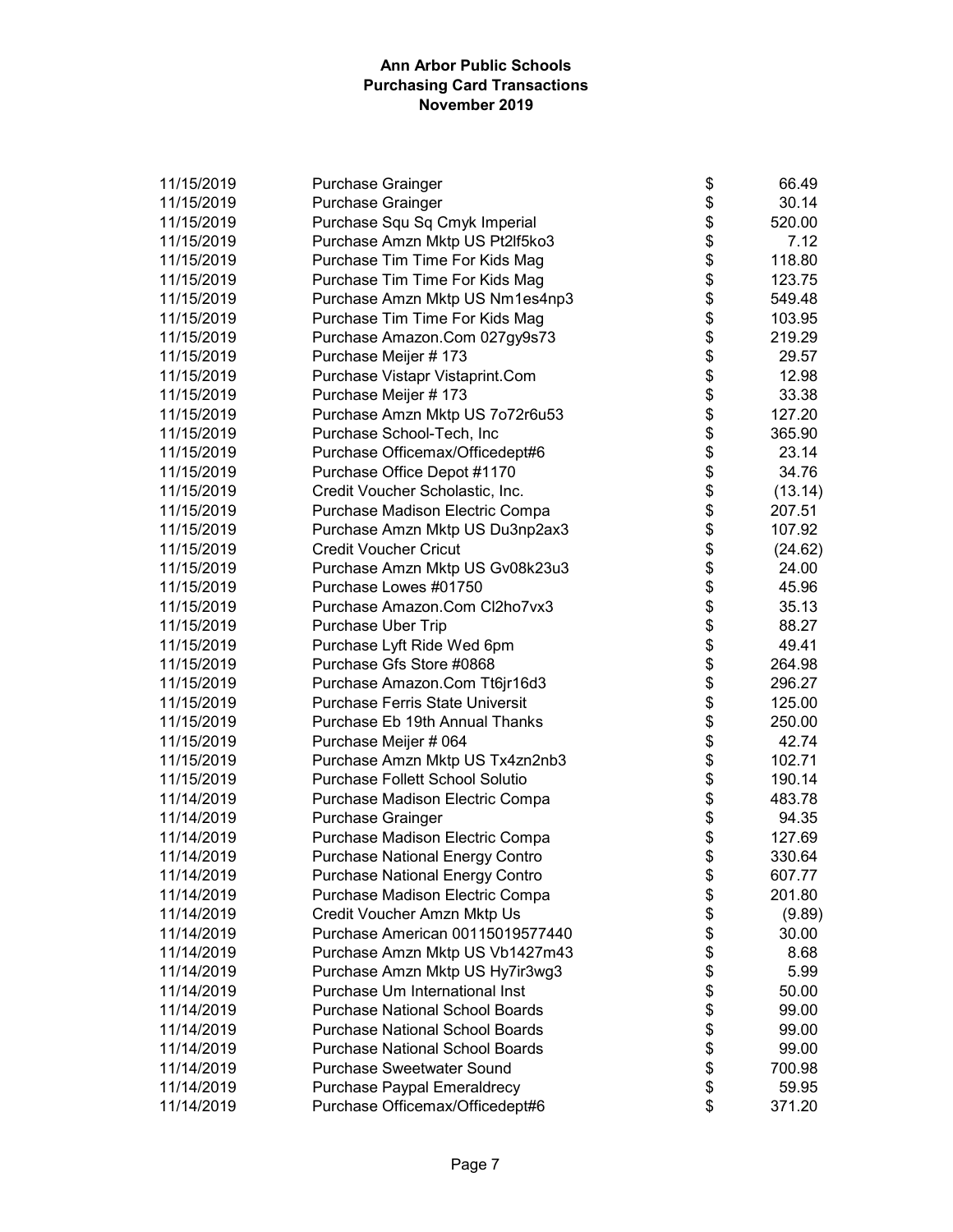| 11/14/2019 | Purchase Usps.Com Clicknship          | \$         | 14.70     |
|------------|---------------------------------------|------------|-----------|
| 11/14/2019 | Purchase Kroger #605                  | \$         | 20.46     |
| 11/14/2019 | Purchase Ibt lis Fingerprint Co       | \$         | 63.00     |
| 11/14/2019 | Purchase Madison Electric Compa       | \$         | 168.56    |
| 11/14/2019 | Purchase Madison Electric Compa       | \$         | 212.42    |
| 11/14/2019 | Purchase Stadium Trophy Inc           | \$         | 50.00     |
| 11/14/2019 | <b>Purchase Natl Scholastic Press</b> | \$         | 1,757.00  |
| 11/14/2019 | Purchase Amazon.Com 6k2ys8l43 A       |            | 15.98     |
| 11/14/2019 | Purchase Amzn Mktp US C59mc8ab3       | \$\$       | 22.98     |
| 11/14/2019 | Purchase Amzn Mktp US Ae9ux9ca3       |            | 8.24      |
| 11/14/2019 | <b>Purchase Cricut</b>                | \$         | 434.88    |
| 11/14/2019 | <b>Purchase Hilton Baltimore</b>      | \$         | 252.95    |
| 11/14/2019 | Purchase Amazon.Com 4y9ye1nw3         | \$         | 19.95     |
| 11/14/2019 | Purchase Learning Without Tears       | \$         | 61.50     |
| 11/14/2019 | Purchase Amzn Mktp US 422uj9gy3       | \$         | 10.99     |
| 11/14/2019 | Purchase Amzn Mktp US Qx7b720m3       | \$         | 26.99     |
| 11/13/2019 | Purchase Amzn Mktp US Ob0oc9zb3       | \$         | 137.23    |
| 11/13/2019 | Purchase Amzn Mktp US Ug4g015r3       | \$         | 14.98     |
| 11/13/2019 | Purchase Behler Young Company A       | \$         | 197.80    |
| 11/13/2019 | Purchase Amzn Mktp US Hr8bt9eq3       |            | 25.97     |
| 11/13/2019 | Purchase Amzn Mktp US Je5h888a3       | \$<br>\$   | 15.99     |
| 11/13/2019 | Purchase Amzn Mktp US D66n21je3       |            | 5.47      |
| 11/13/2019 | Purchase Amzn Mktp US D228n2p23       | \$<br>\$   | 8.45      |
| 11/13/2019 | Purchase Amzn Mktp US Nh72d9x83       | \$         | 4.98      |
| 11/13/2019 | Purchase Amzn Mktp US Qt7ya1lb3       |            | 11.64     |
| 11/13/2019 | Purchase Amzn Mktp US 4i27k2al3       | \$\$       | 29.00     |
| 11/13/2019 | Purchase Amzn Mktp US 973qc6r53       |            | 39.03     |
| 11/13/2019 | Purchase Amzn Mktp US G60oa95c3       | \$         | 5.97      |
| 11/13/2019 | Credit Voucher Crowne Plaza Lansing W | \$         | (42.40)   |
| 11/13/2019 | Credit Voucher Crowne Plaza Lansing W | \$         | (4.56)    |
| 11/13/2019 | Purchase Officemax/Officedept#6       | \$         | 8.69      |
| 11/13/2019 | Purchase Arc Lakeside Blueprint       | \$         | 90.00     |
| 11/13/2019 | <b>Purchase Grand Trav Resort</b>     | \$         | 115.00    |
| 11/13/2019 | Purchase Restroom Direct Hand D       | \$         | 261.34    |
| 11/13/2019 | Purchase Madison Electric Compa       | \$         | 116.85    |
| 11/13/2019 | Purchase Amzn Mktp US Kb1du3j23       | \$         | 78.98     |
| 11/13/2019 | Purchase Zoom.Us                      | \$         | 149.90    |
| 11/13/2019 | Purchase City Of Ann Arbor            | \$         | 2,288.00  |
| 11/13/2019 | Purchase City Of Ann Arbor            | \$         | 599.01    |
| 11/13/2019 | Purchase City Of Ann Arbor            | \$         | 27,127.75 |
| 11/12/2019 | Purchase Paypal Conjuguemos           |            | 80.00     |
| 11/12/2019 | Purchase Usps.Com Clicknship          |            | 7.35      |
| 11/12/2019 | Purchase Thermalnetics, Inc.          |            | 973.80    |
| 11/12/2019 | Purchase Behler Young Company A       |            | 134.19    |
| 11/12/2019 | Purchase Behler Young Company A       | \$\$\$\$\$ | 786.53    |
| 11/12/2019 | Purchase Amzn Mktp US 0x25p2yz3       | \$         | 70.80     |
| 11/12/2019 | Purchase Amzn Mktp US Sm0il4153       | \$         | 13.24     |
| 11/12/2019 | Purchase Amzn Mktp US T57k79u13       | \$         | 522.00    |
| 11/12/2019 | Purchase Amzn Mktp US L81ha4rz3       | \$         | 17.98     |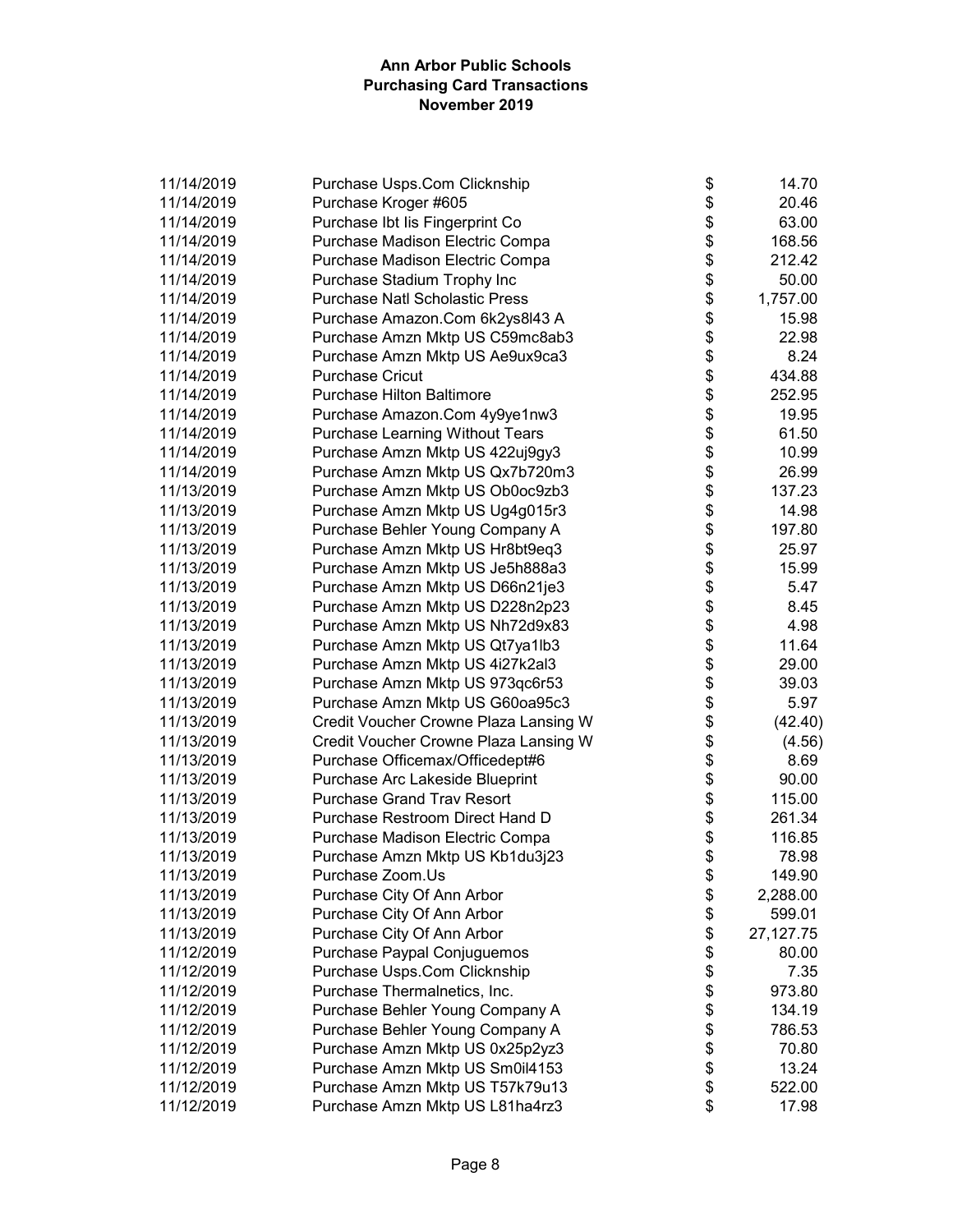| 11/12/2019 | Purchase Madison Electric Compa        | \$                       | 72.00    |
|------------|----------------------------------------|--------------------------|----------|
| 11/12/2019 | Purchase Madison Electric Compa        | \$                       | 110.70   |
| 11/12/2019 | Purchase Panera Bread #600874 P        | \$                       | 43.26    |
| 11/12/2019 | Purchase Amzn Mktp US Mh20b0qp3        |                          | 6.50     |
| 11/12/2019 | Purchase Amzn Mktp US Ic3o37sj3        |                          | 79.42    |
| 11/12/2019 | Purchase Amzn Mktp US E97aw85s3        |                          | 9.30     |
| 11/12/2019 | Purchase Joann Stores #2004            |                          | 84.34    |
| 11/12/2019 | Purchase Joann Stores #2004            | \$\$\$\$\$               | 320.04   |
| 11/12/2019 | Purchase Joann Stores #2004            | \$                       | 194.20   |
| 11/12/2019 | Purchase Joann Stores #2004            | \$                       | 77.80    |
| 11/12/2019 | Purchase Amzn Mktp US J29tl4u13        | \$                       | 29.93    |
| 11/12/2019 | Purchase Delta 00624064795970          | \$                       | 286.60   |
| 11/12/2019 | Purchase Amzn Mktp US HI4xu9243        | \$                       | 39.40    |
| 11/12/2019 | Purchase Dollar Tree, Inc.             | \$                       | 60.00    |
| 11/12/2019 | Purchase Att Bill Payment              | \$                       | 233.38   |
| 11/12/2019 | Purchase Amzn Mktp US Wq5113x33        |                          | 79.94    |
| 11/11/2019 | Purchase Pp Jazzistry                  |                          | 1,000.00 |
| 11/11/2019 | Purchase Pp Jazzistry                  |                          | 300.00   |
| 11/11/2019 | Purchase Officemax/Depot 6048          | <b>a a a a a a a a a</b> | 39.55    |
| 11/11/2019 | Credit Voucher Officemax/Depot 6048    |                          | (41.94)  |
| 11/11/2019 | Purchase Office Depot #1079            |                          | 9.99     |
| 11/11/2019 | Purchase Officemax/Officedept#6        |                          | 55.02    |
| 11/11/2019 | Purchase Act Aaps Rec And Ed           |                          | 15.00    |
| 11/11/2019 | Purchase Squ Sq Shape Michigan         |                          | 155.00   |
| 11/11/2019 | Purchase Amzn Mktp US Y87cr70g3        | \$                       | 249.90   |
| 11/11/2019 | <b>Purchase Casetify</b>               | \$                       | 55.00    |
| 11/11/2019 | Purchase Grainger                      | \$                       | 111.44   |
| 11/11/2019 | <b>Purchase National Energy Contro</b> | \$                       | 590.56   |
| 11/11/2019 | <b>Purchase National Energy Contro</b> | \$                       | 877.89   |
| 11/11/2019 | <b>Purchase National Energy Contro</b> | \$                       | 471.75   |
| 11/11/2019 | Purchase G2 Revolution Llc             | \$                       | 139.90   |
| 11/11/2019 | Purchase Samsclub #6667                | \$                       | 182.67   |
| 11/11/2019 | Purchase Amzn Mktp US Fm6lw1fw3        |                          | 291.46   |
| 11/11/2019 | Purchase Meijer # 173                  | \$<br>\$                 | 47.07    |
| 11/11/2019 | Purchase Crowne Plaza Lansing W        | \$                       | 427.18   |
| 11/11/2019 | Purchase Starbucks Store 19283         | \$                       | 7.62     |
| 11/11/2019 | Purchase Crowne Plaza Lansing W        | \$                       | 179.14   |
| 11/11/2019 | Purchase Holiday Inn Grand Rapids      | \$                       | 159.85   |
| 11/11/2019 | Purchase Starbucks Store 19283         |                          | 7.62     |
| 11/11/2019 | Purchase Sterling Self Park            |                          | 33.00    |
| 11/11/2019 | Purchase Sterling Self Park            | \$\$\$\$\$               | 37.00    |
| 11/11/2019 | Purchase Gci Woodwind                  |                          | 168.74   |
| 11/11/2019 | Purchase Dollar Bill Copying           |                          | 267.91   |
| 11/11/2019 | Purchase Officemax/Officedept#6        | \$                       | 54.50    |
| 11/11/2019 | Purchase Madison Electric Compa        | \$                       | 243.87   |
| 11/11/2019 | Purchase Amzn Mktp US Nm1pt51y3        | \$                       | 38.64    |
| 11/11/2019 | Credit Voucher Panera Bread #600874    | \$                       | (6.73)   |
| 11/11/2019 | Credit Voucher Panera Bread #600874    | \$                       | (2.83)   |
| 11/11/2019 | Purchase Amzn Mktp US 7l1qz1x43        | \$                       | 150.68   |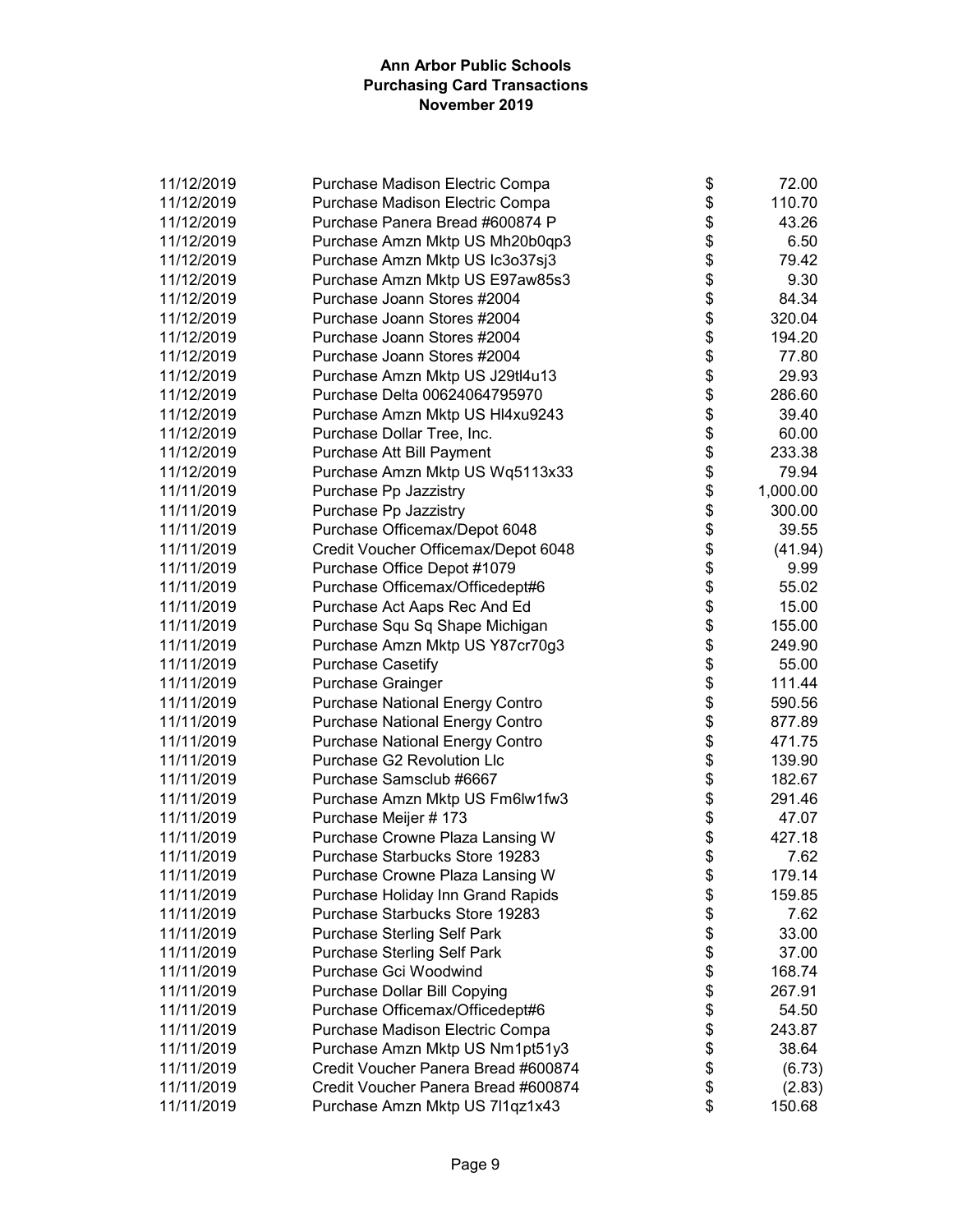| 11/11/2019 | Purchase Sheraton Ann Arbor Hot       | \$         | 310.80     |
|------------|---------------------------------------|------------|------------|
| 11/11/2019 | Purchase Amzn Mktp US Ax0ub95o3       | \$         | 10.98      |
| 11/11/2019 | Purchase Scholastic, Inc.             | \$         | 232.14     |
| 11/11/2019 | Purchase Square Sq Songco Llc         | \$         | 50.00      |
| 11/11/2019 | Purchase Advance Education, Inc       | \$         | 145.87     |
| 11/11/2019 | Purchase Advance Education, Inc       |            | 750.00     |
| 11/11/2019 | Purchase Officemax/Officedept#6       |            | 36.14      |
| 11/11/2019 | Purchase Officemax/Officedept#6       |            | 25.99      |
| 11/11/2019 | Purchase Amzn Mktp US 0a0vf7o73       |            | 14.98      |
| 11/11/2019 | Purchase Skiplagged Service Fee       | \$\$\$\$\$ | 10.00      |
| 11/11/2019 | Purchase Skiplagged Service Fee       | \$         | 17.05      |
| 11/11/2019 | Purchase Delta 00624067148191         | \$         | 314.30     |
| 11/11/2019 | Purchase American 00123880436304      | \$         | 74.00      |
| 11/11/2019 | Purchase Hackney Ace Hdwe             | \$         | 239.70     |
| 11/11/2019 | Purchase State Of Michigan Ocal       | \$         | 150.00     |
| 11/11/2019 | Purchase Amazon.Com Nt7z35043         | \$         | 8.00       |
| 11/11/2019 | <b>Purchase Act Usta Teamtns</b>      | \$\$       | 15.00      |
| 11/11/2019 | Purchase Panera Bread #600874         |            | 21.58      |
| 11/11/2019 | <b>Purchase Girls Group</b>           |            | 100.00     |
| 11/11/2019 | Purchase Officemax/Officedept#6       | \$<br>\$   | 7.58       |
| 11/11/2019 | <b>Purchase Underground Printing</b>  |            | 527.50     |
| 11/11/2019 | Purchase Officemax/Officedept#6       | \$\$\$     | 97.76      |
| 11/11/2019 | Purchase Meijer # 027                 |            | 24.76      |
| 11/08/2019 | Purchase Miaaa Membership             |            | 166.40     |
| 11/08/2019 | Purchase Miaaa Membership             |            | 104.00     |
| 11/08/2019 | Purchase Amzn Mktp US Ba2wp1jo3       | \$         | 408.08     |
| 11/08/2019 | Purchase Amzn Mktp US D50i07gz3       | \$         | 191.68     |
| 11/08/2019 | Purchase Meijer # 064                 | \$         | 1,333.28   |
| 11/08/2019 | Purchase Heggerty Phonemic Awar       | \$         | 171.98     |
| 11/08/2019 | Purchase Buschs #1035                 | \$         | 72.49      |
| 11/08/2019 | Purchase Madison Electric Compa       | \$         | 201.80     |
| 11/08/2019 | Credit Voucher Boilers Controls & Equ | \$         | (1,210.22) |
| 11/08/2019 | Purchase Dj Conley Associates I       | \$         | 295.77     |
| 11/08/2019 | Purchase Amzn Mktp US Mz2s38un3       | \$         | 34.87      |
| 11/08/2019 | Purchase Little Caesars 0007 00       | \$         | 30.85      |
| 11/08/2019 | Purchase Westin Chicago River N       | \$         | 16.73      |
| 11/08/2019 | Purchase Sterling Self Park           | \$         | 33.00      |
| 11/08/2019 | Purchase Amazon.Com If4om4g23 A       | \$         | 47.96      |
| 11/08/2019 | Purchase Amzn Mktp US Gf68k5fc3       | \$         | 169.78     |
| 11/08/2019 | Purchase Amzn Mktp US Z98zy1si3       | \$         | 12.88      |
| 11/08/2019 | Purchase Amazon.Com Dp9a33413 A       |            | 47.64      |
| 11/08/2019 | <b>Purchase Robert Half Intl.</b>     | \$         | 2,604.32   |
| 11/08/2019 | Purchase Amzn Mktp US 3k9cz5qz3       | \$         | 68.95      |
| 11/08/2019 | Purchase Rps Ann Arbor-Passpq02       | \$         | 3.32       |
| 11/08/2019 | Purchase Madison Electric Compa       | \$         | 43.20      |
| 11/08/2019 | Purchase Amzn Mktp US X90mm6b93       | \$         | 79.77      |
| 11/08/2019 | Purchase Sunrise Screen Printin       | \$         | 278.88     |
| 11/08/2019 | Purchase Amzn Mktp US 7r2m360j3       | \$         | 33.89      |
| 11/08/2019 | Purchase Flinn Scientific Inc         | \$         | 1,299.20   |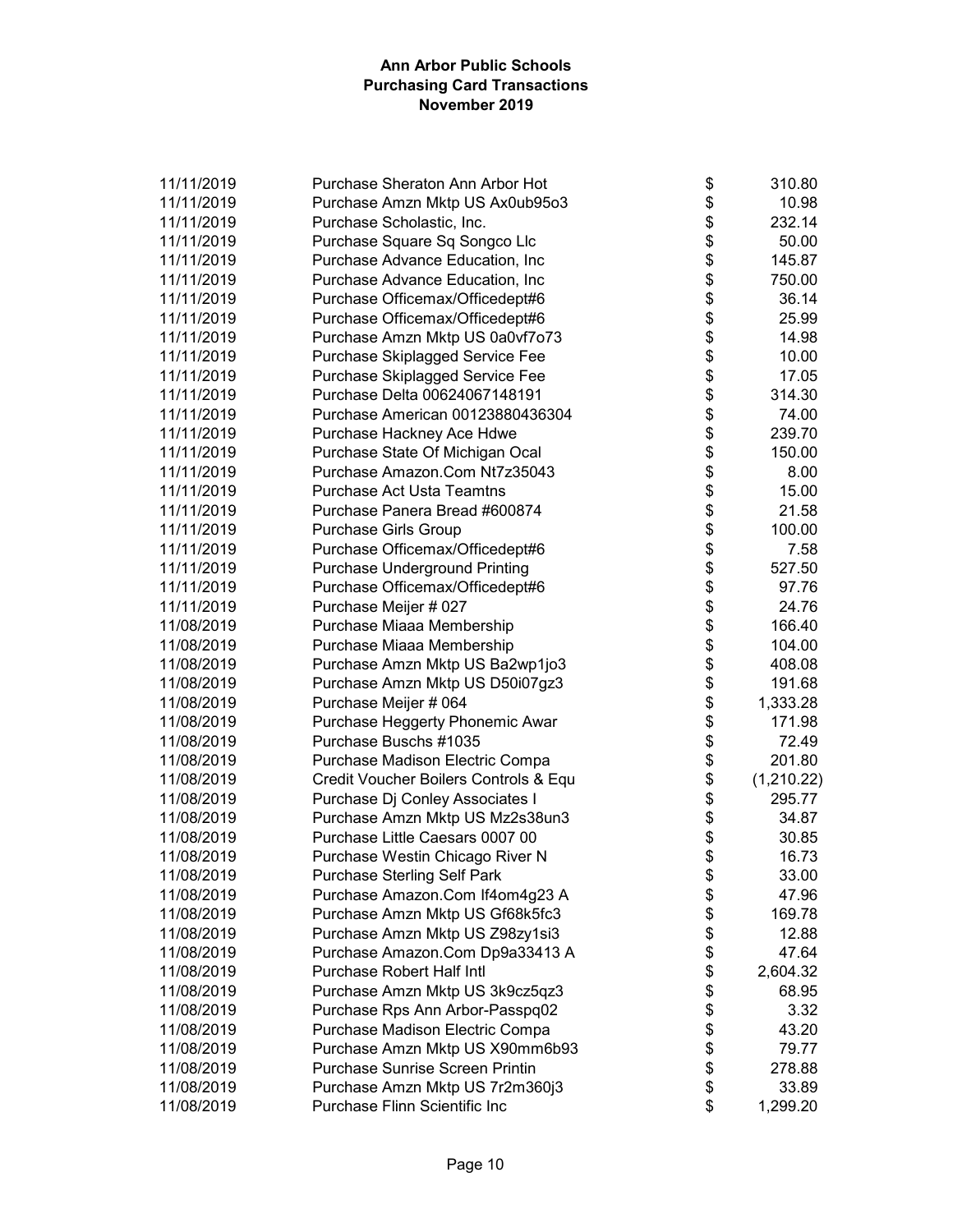| 11/08/2019 | Purchase Meijer # 027                  | \$                         | 878.06   |
|------------|----------------------------------------|----------------------------|----------|
| 11/08/2019 | Purchase Sq Sq Ib Schools Of           | \$                         | 150.00   |
| 11/08/2019 | Purchase Sq Sq Ib Schools Of           | \$                         | 150.00   |
| 11/08/2019 | Purchase Sq Sq Ib Schools Of           | \$                         | 150.00   |
| 11/08/2019 | Purchase Sq Sq Ib Schools Of           | \$                         | 150.00   |
| 11/08/2019 | Purchase Amzn Mktp US Hn3nn8u43        | \$                         | 73.03    |
| 11/08/2019 | Purchase Usps Po 2502827500            |                            | 55.00    |
| 11/08/2019 | Purchase Ace Barnes Hardware           | \$                         | 33.96    |
| 11/07/2019 | Purchase Dibellas #104 Q25             | \$                         | 362.87   |
| 11/07/2019 | Purchase Officemax/Officedept#6        | \$                         | 14.39    |
| 11/07/2019 | Purchase Officemax/Officedept#6        | \$<br>\$                   | 209.69   |
| 11/07/2019 | Purchase Teacherspayteachers.Co        |                            | 84.80    |
| 11/07/2019 | Purchase Amzn Mktp US D71gp2hz3        | \$                         | 72.47    |
| 11/07/2019 | Purchase Amzn Mktp US Uf9n70qd3        | \$                         | 149.97   |
| 11/07/2019 | Purchase Amzn Mktp US Y767h65b3        | \$                         | 106.72   |
| 11/07/2019 | Purchase Madison Electric Compa        | \$                         | 178.88   |
| 11/07/2019 | Purchase Gopher Sport                  | \$                         | 197.73   |
| 11/07/2019 | Purchase Grubhubfuramarestaura         | \$                         | 43.00    |
| 11/07/2019 | <b>Purchase Dbc Blick Art Material</b> | \$                         | 169.32   |
| 11/07/2019 | Purchase Buschs #1035                  | \$                         | 11.98    |
| 11/07/2019 | Purchase Usps.Com Clicknship           |                            | 7.35     |
| 11/07/2019 | Purchase Amzn Mktp US Q34mz2va3        | \$\$                       | 4.80     |
| 11/07/2019 | Purchase Amzn Mktp US Gb8ab6pf3        |                            | 32.94    |
| 11/07/2019 | Purchase Amzn Mktp US A186e51e3        | \$<br>\$                   | 16.49    |
| 11/07/2019 | Purchase Country Inn & Suites          |                            | 220.50   |
| 11/07/2019 | Purchase Amzn Mktp US So6qz4lf3        | \$                         | 145.00   |
| 11/07/2019 | Purchase Amzn Mktp US 8d4zn8bm3        | \$                         | 484.87   |
| 11/07/2019 | Purchase Ibt lis Fingerprint Co        | \$<br>\$                   | 63.00    |
| 11/07/2019 | Purchase National Alliance Of B        |                            | 445.00   |
| 11/07/2019 | Purchase Delta 00624058103001          | \$                         | 596.60   |
| 11/07/2019 | Purchase American 00123874019905       | \$                         | 223.30   |
| 11/07/2019 | Purchase Madison Electric Compa        | \$                         | 73.14    |
| 11/07/2019 | Purchase Madison Electric Compa        | \$                         | 222.78   |
| 11/07/2019 | Purchase Tim Time For Kids Mag         | \$                         | 106.80   |
| 11/07/2019 | Purchase Amazon.Com Dh2tz1873          | \$                         | 86.14    |
| 11/07/2019 | Purchase Amzn Mktp US 4c3t26c03        | \$                         | 509.44   |
| 11/07/2019 | Purchase Sq Sq National Forum          | \$                         | 2,533.95 |
| 11/07/2019 | Purchase Gfs Store #1973               |                            | 179.84   |
| 11/07/2019 | Purchase Amzn Mktp US Sb0ar7eb3        |                            | 377.98   |
| 11/07/2019 | Purchase Amzn Mktp US Ku9p36ov3        |                            | 40.98    |
| 11/07/2019 | Purchase Meijer # 173                  |                            | 10.38    |
| 11/07/2019 | Purchase Amzn Mktp US 8s0lk1p43        |                            | 190.72   |
| 11/07/2019 | Purchase Amzn Mktp US 8s0lk1p43        |                            | 194.00   |
| 11/07/2019 | Purchase Amzn Mktp US 8s0lk1p43        |                            | 194.00   |
| 11/07/2019 | Purchase Amzn Mktp US 8s0lk1p43        |                            | 194.00   |
| 11/07/2019 | Purchase Amzn Mktp US 8s0lk1p43        | <b>a a a a a a a a a a</b> | 193.00   |
| 11/07/2019 | Purchase Amzn Mktp US 8s0lk1p43        |                            | 193.00   |
| 11/07/2019 | Purchase Demco Inc                     | \$                         | 83.76    |
| 11/07/2019 | <b>Purchase Realityworks</b>           | \$                         | 211.00   |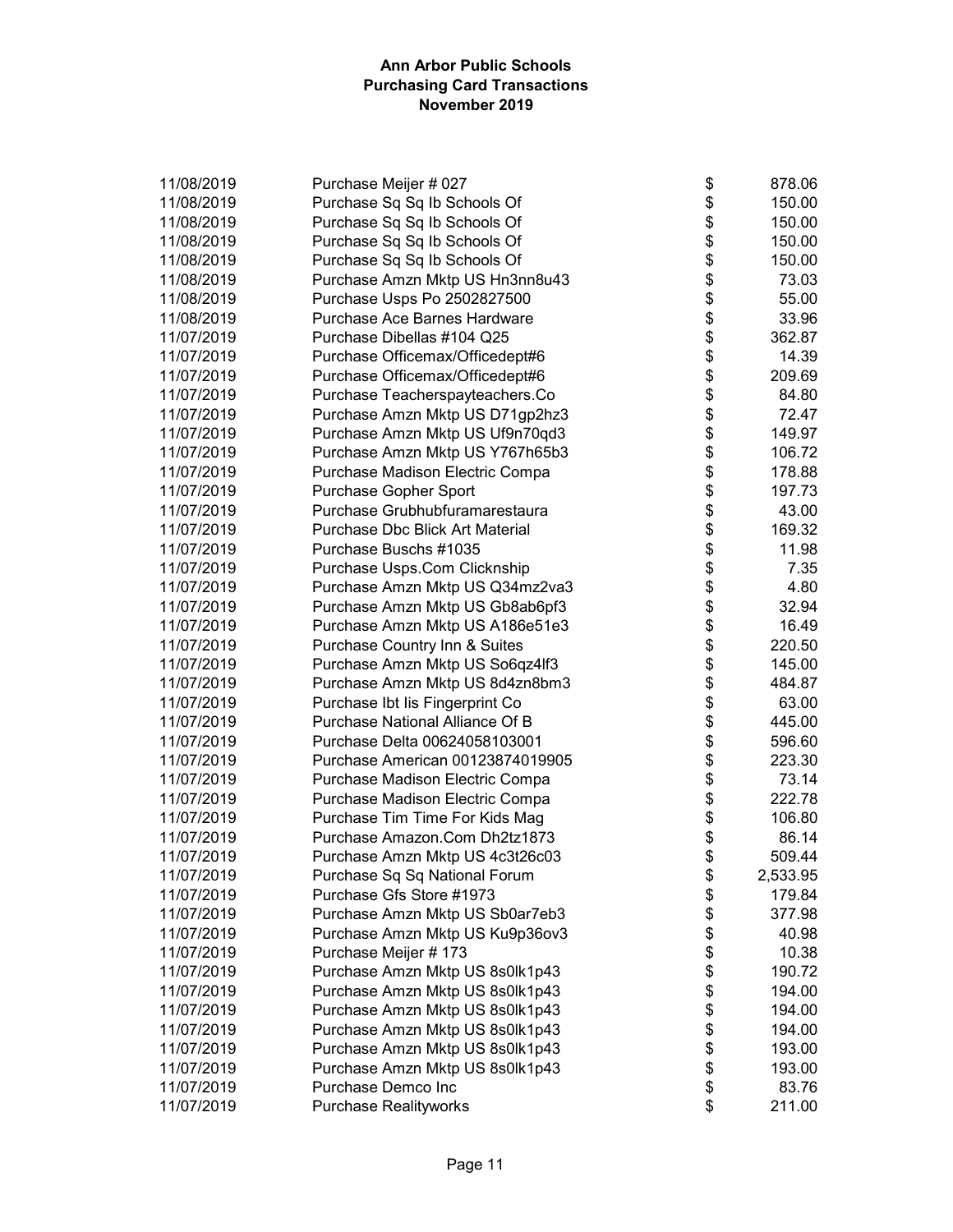| 11/07/2019 | Purchase Amz Magazine Express          | \$             | 59.95    |
|------------|----------------------------------------|----------------|----------|
| 11/07/2019 | <b>Purchase Act Usta Teamtns</b>       | \$             | 20.00    |
| 11/07/2019 | Purchase Demco Inc                     | \$             | 74.04    |
| 11/07/2019 | <b>Purchase Comcast</b>                |                | 205.38   |
| 11/07/2019 | Purchase Vivacity Tech Pbc             | \$             | 279.00   |
| 11/07/2019 | Purchase Att Bill Payment              | \$             | 56.51    |
| 11/06/2019 | Purchase Amzn Mktp US 4p0ek4r33        | \$             | 48.88    |
| 11/06/2019 | Purchase Panera Bread #601366          |                | 221.63   |
| 11/06/2019 | Purchase Cvs/Pharmacy #08006           | \$<br>\$       | 27.58    |
| 11/06/2019 | Purchase Amzn Mktp US N881o9yp3        | \$             | 65.42    |
| 11/06/2019 | Purchase Amzn Mktp US JI18y5733        | \$             | 38.99    |
| 11/06/2019 | Purchase Pollys #12                    | \$             | 72.00    |
| 11/06/2019 | Purchase Starbucks Store 02273         | \$             | 7.31     |
| 11/06/2019 | Purchase Usps.Com Clicknship           | \$             | 43.00    |
| 11/06/2019 | Purchase Gfs Store #1973               | \$             | 98.30    |
| 11/06/2019 | Purchase Delta 00624056798212          | \$             | 505.60   |
| 11/06/2019 | Purchase National Alliance Of B        |                | 1,780.00 |
| 11/06/2019 | Purchase Delta 00624056798201          |                | 505.60   |
| 11/06/2019 | Purchase Delta 00624055712000          | \$\$\$         | 505.60   |
| 11/06/2019 | Purchase Delta 00624058088570          |                | 282.30   |
| 11/06/2019 | Purchase Metro Delivery Inc            |                | 32.08    |
| 11/06/2019 | Purchase Madison Electric Compa        | \$             | 116.16   |
| 11/06/2019 | Purchase The Red Cape Company L        | \$             | 40.00    |
| 11/06/2019 | Purchase Amzn Mktp US On2il0aj3        | \$             | 21.48    |
| 11/06/2019 | Purchase Great Harvest Bread Co        |                | 213.50   |
| 11/06/2019 | <b>Purchase Marco Promotional Prod</b> | \$             | 1,334.38 |
| 11/06/2019 | Purchase Canva 02499-13906101          | \$             | 10.00    |
| 11/06/2019 | Purchase Delta 00624053736950          | \$             | 537.60   |
| 11/06/2019 | Purchase Gfs Store #1973               | \$             | 141.14   |
| 11/06/2019 | Purchase Meijer # 064                  | \$             | 72.82    |
| 11/06/2019 | Purchase Amazon.Com Ky8vy8mx3          | \$             | 25.99    |
| 11/06/2019 | Purchase The Red Cape Company L        | \$             | 40.00    |
| 11/06/2019 | Purchase Girls Group                   | \$             | 100.00   |
| 11/06/2019 | <b>Purchase Amazon Web Services</b>    | \$             | 16.40    |
| 11/06/2019 | Purchase Officemax/Officedept#6        | \$             | 105.30   |
| 11/05/2019 | Purchase Roll Recovery Llc             | \$             | 258.00   |
| 11/05/2019 | Purchase Ssi School Specialty          | \$             | 9.64     |
| 11/05/2019 | Purchase Amazon.Com 373s667j3          |                | 82.02    |
| 11/05/2019 | Purchase Amazon.Com 772fp77m3          |                | 118.84   |
| 11/05/2019 | Purchase Boilers Controls & Equ        |                | 340.25   |
| 11/05/2019 | Purchase Thermalnetics, Inc.           | \$\$\$\$\$\$\$ | 140.00   |
| 11/05/2019 | Purchase Boilers Controls & Equ        |                | 329.00   |
| 11/05/2019 | Purchase Boilers Controls & Equ        |                | 159.54   |
| 11/05/2019 | Purchase Boilers Controls & Equ        |                | 855.00   |
| 11/05/2019 | Purchase Boilers Controls & Equ        | \$             | 1,210.22 |
| 11/05/2019 | Purchase Michigan Urgent Care A        | \$             | 25.00    |
| 11/05/2019 | Purchase Music Together Llc            | \$             | 35.95    |
| 11/05/2019 | Purchase Wildlife Services Of M        | \$             | 190.00   |
| 11/05/2019 | Purchase Wildlife Services Of M        | \$             | 240.00   |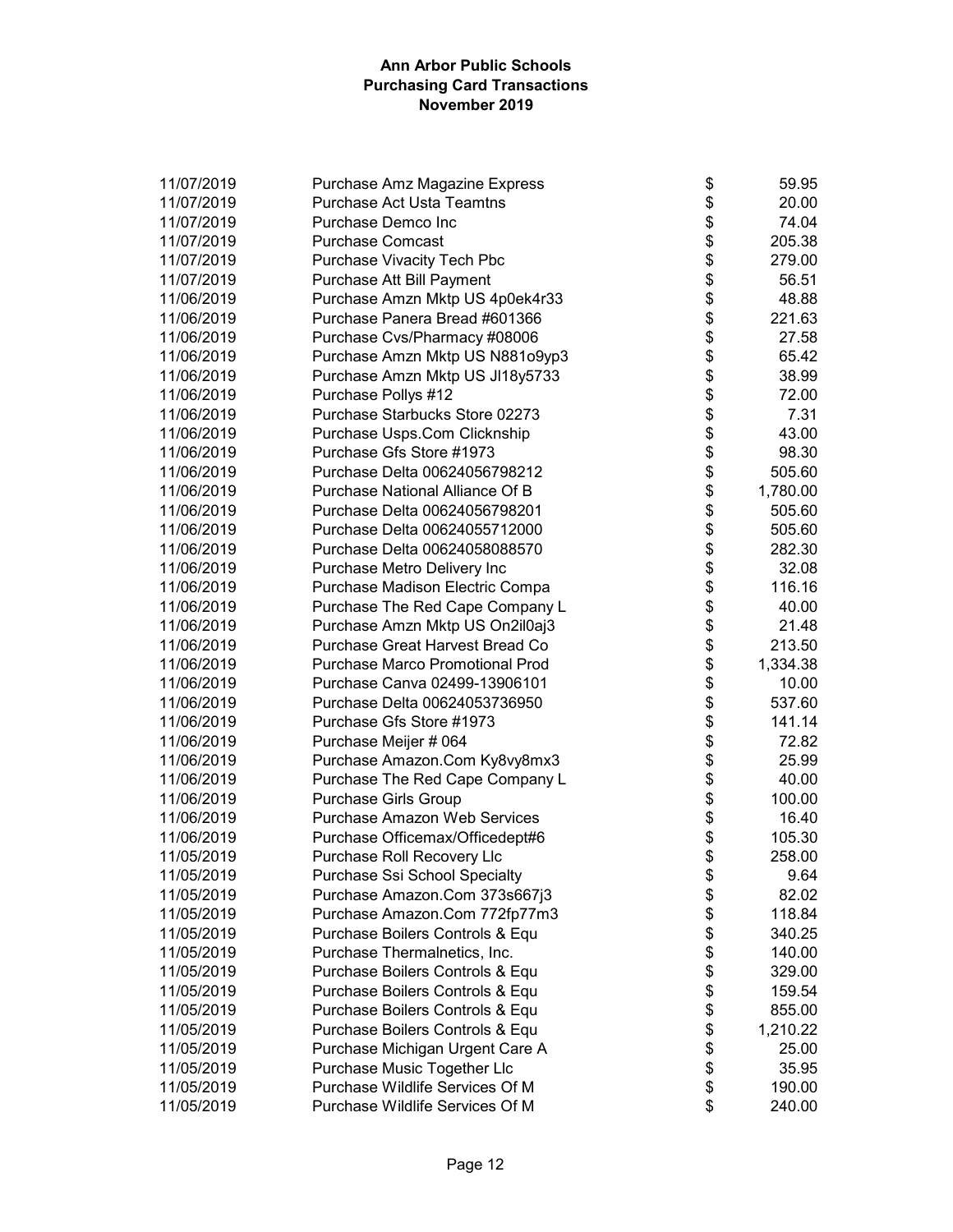| 11/05/2019 | Purchase Wildlife Services Of M        | \$       | 250.00   |
|------------|----------------------------------------|----------|----------|
| 11/05/2019 | Purchase Amzn Mktp US 8s61d7kt3        | \$       | 45.85    |
| 11/05/2019 | Purchase Restroom Direct Hand D        | \$       | 289.70   |
| 11/05/2019 | Purchase National Alliance Of B        | \$       | 350.00   |
| 11/05/2019 | Purchase Usps Po 2502800106            | \$       | 125.00   |
| 11/05/2019 | Purchase Ncyi.Org                      | \$       | 200.00   |
| 11/05/2019 | <b>Purchase Girls Group</b>            | \$       | 100.00   |
| 11/04/2019 | Purchase Officemax/Officedept#6        | \$       | 29.15    |
| 11/04/2019 | Purchase Amzn Mktp US M64mo21q3        | \$       | 45.00    |
| 11/04/2019 | Purchase Officemax/Officedept#6        | \$       | 37.80    |
| 11/04/2019 | Purchase Dawn Sign Press               | \$       | 298.33   |
| 11/04/2019 | Purchase Westin Michigan Avenue        | \$       | 643.35   |
| 11/04/2019 | Purchase Amzn Mktp US Pu0ow57o3        | \$       | 69.99    |
| 11/04/2019 | Purchase Amzn Mktp US Fa3p82en3        | \$       | 65.27    |
| 11/04/2019 | Purchase Amzn Mktp US Wc8pk2213        | \$       | 8.84     |
| 11/04/2019 | Purchase Kroger #688                   | \$       | 35.92    |
| 11/04/2019 | Purchase Amzn Mktp US Od20u7i53        | \$       | 126.26   |
| 11/04/2019 | Purchase Amzn Mktp US 1x0gr0bp3        | \$       | 160.85   |
| 11/04/2019 | Purchase Little Caesars 0007 00        | \$       | 54.95    |
| 11/04/2019 | Purchase Pizza House - Ann Arbo        | \$       | 100.72   |
| 11/04/2019 | <b>Purchase National Energy Contro</b> | \$       | 1,210.52 |
| 11/04/2019 | <b>Purchase Grainger</b>               | \$       | 81.48    |
| 11/04/2019 | Purchase Young Supply Co - Ann         | \$       | 508.20   |
| 11/04/2019 | Purchase Grainger                      | \$       | 33.75    |
| 11/04/2019 | Purchase Grainger                      | \$       | 272.14   |
| 11/04/2019 | <b>Purchase National Energy Contro</b> | \$       | 352.43   |
| 11/04/2019 | Purchase Amzn Mktp US Ge13t8453        | \$       | 54.91    |
| 11/04/2019 | Purchase Meijer # 173                  | \$       | 19.66    |
| 11/04/2019 | Purchase Amzn Mktp US At1yp51f3        | \$       | 282.75   |
| 11/04/2019 | Purchase Amazon.Com 6v8gq6wi3 A        | \$       | 50.97    |
| 11/04/2019 | Purchase Shape Michigan                | \$       | 150.00   |
| 11/04/2019 | Purchase Michigan Association O        | \$       | 250.00   |
| 11/04/2019 | Purchase Shape Michigan                | \$       | 150.00   |
| 11/04/2019 | Purchase Carolina Biologic Supp        | \$       | 182.38   |
| 11/04/2019 | Purchase Meijer # 027                  | \$       | 23.00    |
| 11/04/2019 | Purchase Meijer # 064                  | \$       | 20.97    |
| 11/04/2019 | Purchase Meijer # 064                  | \$       | 9.98     |
| 11/04/2019 | Purchase Meijer # 027                  | \$       | 15.57    |
| 11/04/2019 | Purchase Stadium Hardware              | \$       | 42.47    |
| 11/04/2019 | Purchase Robert Half Intl              | \$       | 5,248.88 |
| 11/04/2019 | Purchase Amazon.Com Bq2ym3sd3          | \$       | 196.26   |
| 11/04/2019 | Purchase Amzn Mktp US Rs5625ay3        | \$       | 40.87    |
| 11/04/2019 | Purchase Amzn Mktp US U92k97av3        | \$       | 30.90    |
| 11/04/2019 | Purchase Amzn Mktp US 426iz8ah3        | \$       | 20.95    |
| 11/04/2019 | Credit Voucher Amazon.Com              | \$       | (18.16)  |
| 11/04/2019 | Credit Voucher Amazon.Com              | \$       | (16.93)  |
| 11/04/2019 | Purchase Amzn Mktp US 5e3uu6j33        | \$       | 39.87    |
| 11/04/2019 | Purchase Dollar Bill Copying           | \$<br>\$ | 28.15    |
| 11/04/2019 | Purchase Assoc Superv And Curr         |          | 59.00    |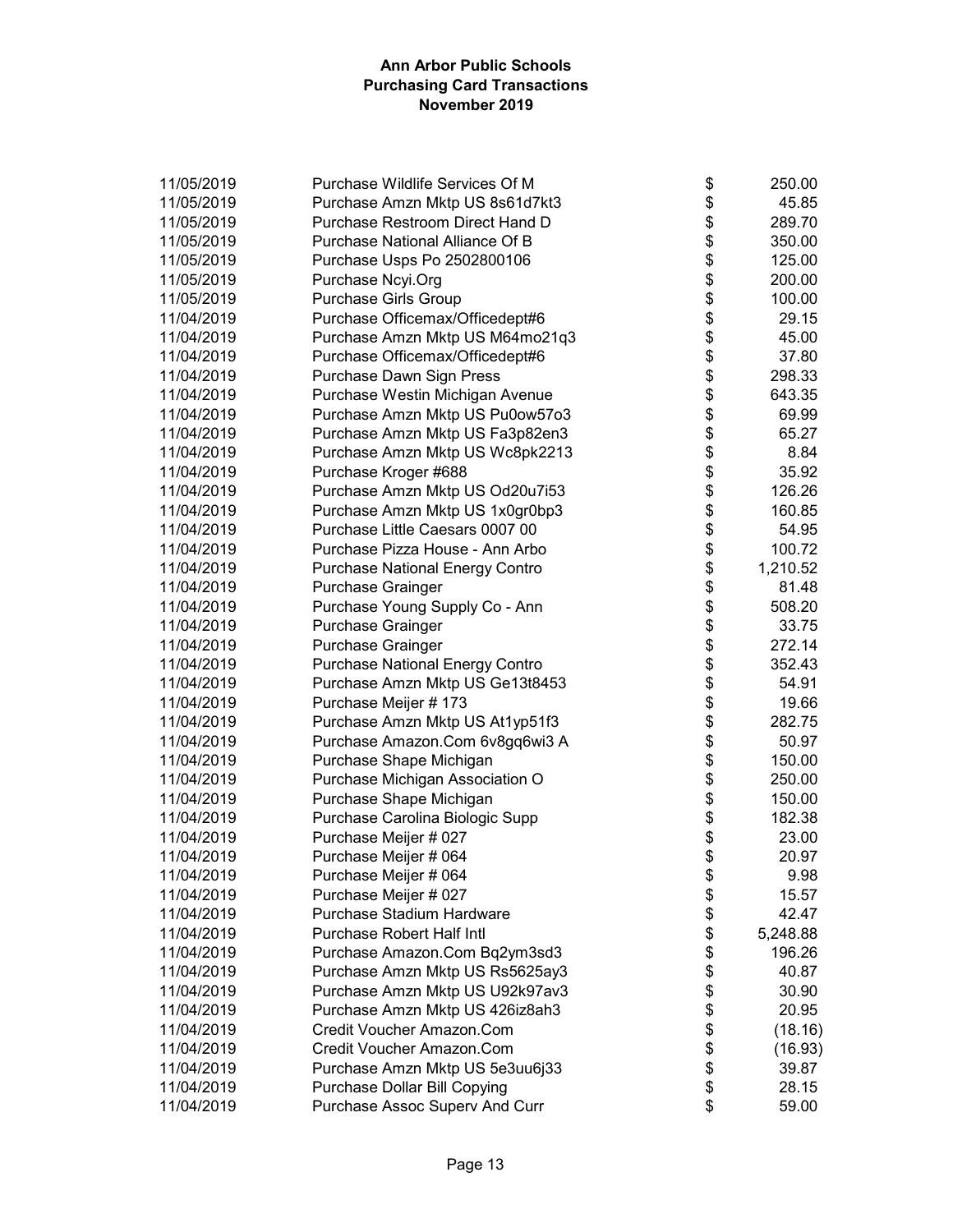| 11/04/2019 | Purchase Amazon.Com 2b3tp5p53          | \$                | 485.70   |
|------------|----------------------------------------|-------------------|----------|
| 11/04/2019 | Purchase Holiday Inn Grand Rapi        | \$                | 151.51   |
| 11/04/2019 | Purchase Amazonmagzne                  |                   | 23.94    |
| 11/04/2019 | Purchase Holiday Inn Grand Rapi        | \$                | 151.51   |
| 11/04/2019 | Purchase Holiday Inn Grand Rapi        |                   | 151.51   |
| 11/04/2019 | Purchase Holiday Inn Grand Rapi        |                   | 151.51   |
| 11/04/2019 | Purchase Amazonmagzne                  |                   | 19.95    |
| 11/04/2019 | Purchase Holiday Inn Grand Rapi        | \$\$\$\$\$\$      | 151.51   |
| 11/04/2019 | Purchase Mfasco Health & Safety        |                   | 103.60   |
| 11/04/2019 | <b>Purchase Act Usta Teamtns</b>       |                   | 15.00    |
| 11/04/2019 | Purchase Girls Group                   | \$                | 100.00   |
| 11/04/2019 | Purchase Buschs #1035                  | \$                | 64.31    |
| 11/04/2019 | Purchase Marcos Pizza- 1056            | \$                | 21.18    |
| 11/01/2019 | Purchase Officemax/Officedept#6        | \$                | 35.25    |
| 11/01/2019 | <b>Purchase Grainger</b>               | \$                | 118.31   |
| 11/01/2019 | Purchase Bound To Stay Bound Bo        | \$                | 110.76   |
| 11/01/2019 | Purchase Amzn Mktp US 3i8ji85b3        |                   | 20.99    |
| 11/01/2019 | Purchase Amzn Mktp US 4l2xr07w3        |                   | 13.05    |
| 11/01/2019 | Purchase Squ Sq Roosroast Coff         |                   | 52.00    |
| 11/01/2019 | Purchase Facebk 9ddspp6pq2             |                   | 19.85    |
| 11/01/2019 | Purchase Rei Greenwoodheinemann        | <b>8888888888</b> | 5.50     |
| 11/01/2019 | Purchase Amzn Mktp US Ys9yq8bh3        |                   | 59.02    |
| 11/01/2019 | <b>Purchase Quill Corporation</b>      |                   | 84.63    |
| 11/01/2019 | Purchase Officemax/Officedept#6        |                   | 24.98    |
| 11/01/2019 | Purchase Officemax/Officedept#6        |                   | 24.98    |
| 11/01/2019 | <b>Purchase Marriott New Orleans</b>   |                   | 877.02   |
| 11/01/2019 | <b>Purchase Really Good</b>            |                   | 90.94    |
| 11/01/2019 | Purchase Amzn Mktp US Xg6va6603        | \$                | 334.14   |
| 11/01/2019 | Purchase Amzn Mktp US T65bs8v43        | \$                | 41.99    |
| 11/01/2019 | Purchase Officemax/Officedept#6        | \$                | 5.99     |
| 11/01/2019 | Purchase Madison Electric Compa        | \$                | 172.48   |
| 11/01/2019 | <b>Purchase Arbor Farms Market</b>     | \$                | 7.95     |
| 11/01/2019 | Purchase Sq Sq National Forum          | \$                | 422.30   |
| 11/01/2019 | Purchase Amzn Mktp US Hw60023f3        | \$                | 244.62   |
| 11/01/2019 | Purchase Canva 02494-18886711          |                   | 20.00    |
| 11/01/2019 | Purchase Societyforhumanresourc        | \$                | 209.00   |
| 11/01/2019 | Purchase National Alliance Of B        | \$                | 100.00   |
| 11/01/2019 | Purchase B2k Solutions, Ltd.           | \$<br>\$          | 224.25   |
| 11/01/2019 | <b>Purchase Lakefront Lines</b>        |                   | 4,120.00 |
| 11/01/2019 | Purchase Panera Bread #600874          |                   | 39.25    |
| 11/01/2019 | Purchase Ncte 2019                     |                   | 595.00   |
| 11/01/2019 | Purchase Delta 00624057625660          |                   | 294.60   |
| 11/01/2019 | Purchase Rps Ann Arbor Meterq02        |                   | 3.45     |
| 11/01/2019 | Purchase Ann Arbor Symphony O          |                   | 63.00    |
| 11/01/2019 | Purchase Ann Arbor Symphony O          | \$\$\$\$\$\$\$\$  | 63.00    |
| 11/01/2019 | <b>Purchase Learning Without Tears</b> |                   | 49.00    |
| 11/01/2019 | Purchase Officemax/Officedept#6        | \$                | 49.33    |
| 11/01/2019 | Purchase Amzn Mktp US 850f232l3        | \$                | 67.96    |
| 10/31/2019 | Purchase Amzn Mktp US X58e99qk3        | \$                | 46.00    |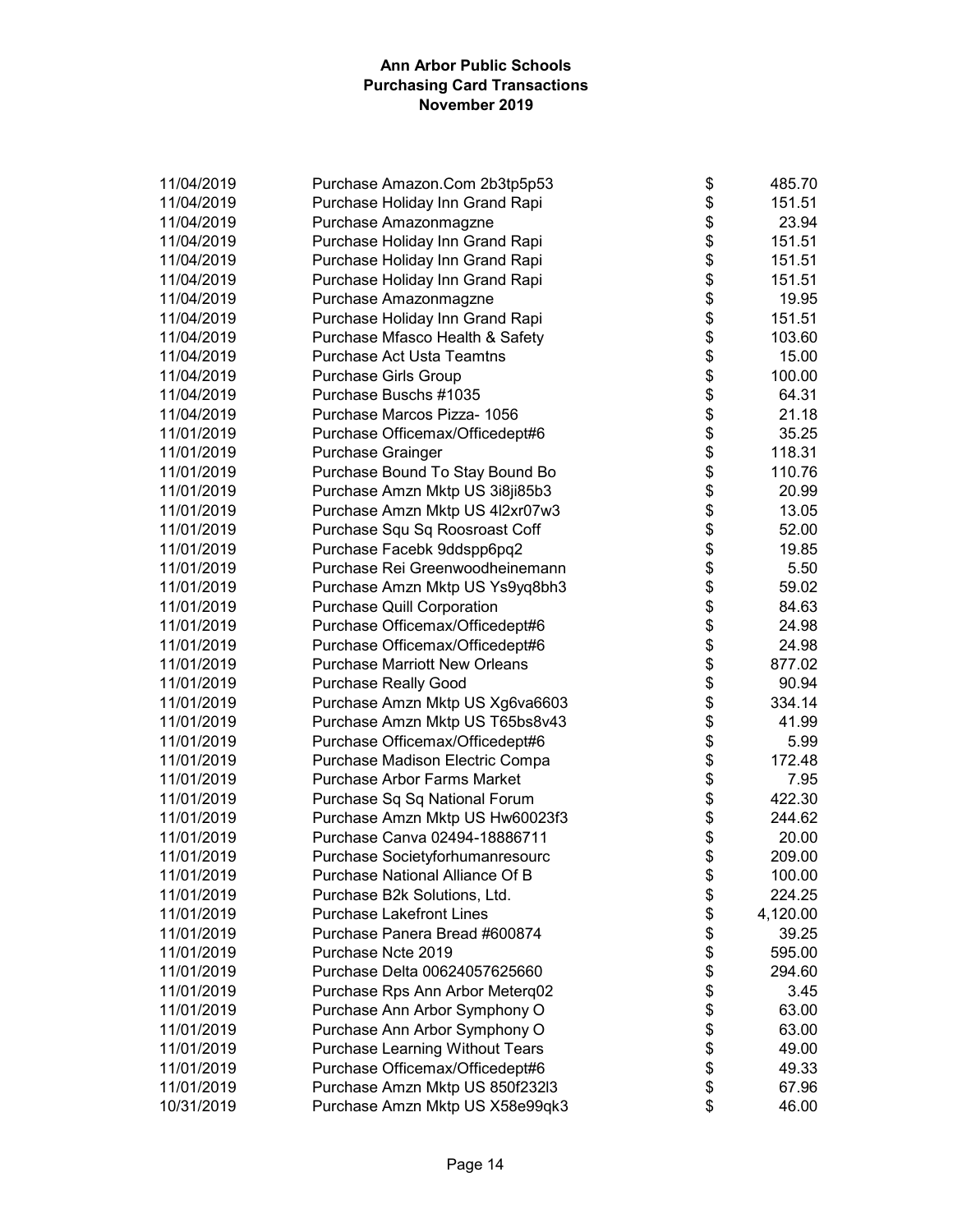| 10/31/2019 | Purchase Usps.Com Clicknship          | \$             | 66.15    |
|------------|---------------------------------------|----------------|----------|
| 10/31/2019 | Purchase Officemax/Depot 6048         | \$             | 42.01    |
| 10/31/2019 | Purchase Nmu Cashier #7               |                | 48.00    |
| 10/31/2019 | Purchase Kroger #688                  | \$             | 48.90    |
| 10/31/2019 | <b>Purchase Palos Sports</b>          |                | 145.95   |
| 10/31/2019 | Purchase Amzn Mktp US Cq6dj6rh3       | <b>8888888</b> | 32.97    |
| 10/31/2019 | <b>Purchase Jerusalem Gardens</b>     |                | 44.50    |
| 10/31/2019 | <b>Purchase Grainger</b>              |                | 104.70   |
| 10/31/2019 | Purchase Amzn Mktp US Be6fi89s3       |                | 25.98    |
| 10/31/2019 | Purchase Amzn Mktp US Md8ze8xn3       |                | 211.61   |
| 10/31/2019 | Purchase Wayfair Wayfair              |                | 15.38    |
| 10/31/2019 | Purchase Accurate Label               |                | 81.95    |
| 10/31/2019 | Purchase Meijer # 173                 | \$             | 47.30    |
| 10/31/2019 | <b>Purchase Sight Reading Factory</b> | \$             | 183.79   |
| 10/31/2019 | Purchase Meijer # 173                 | \$             | 29.98    |
| 10/31/2019 | Purchase Cottage Inn Pizza - An       | \$             | 26.72    |
| 10/31/2019 | Purchase J.W. Pepper                  | \$             | 563.77   |
| 10/31/2019 | Purchase Jimmy Johns # 90028 -        | \$             | 56.70    |
| 10/31/2019 | Purchase Amzn Mktp US Of5am6yx3       | <b>888888</b>  | 27.99    |
| 10/31/2019 | Purchase Usps Po 2502820113           |                | 225.19   |
| 10/31/2019 | Purchase Officemax/Officedept#6       |                | 358.73   |
| 10/31/2019 | Purchase Office Depot #1170           |                | 33.56    |
| 10/31/2019 | Purchase Officemax/Officedept#6       |                | 21.49    |
| 10/31/2019 | Purchase Officemax/Officedept#6       |                | 21.49    |
| 10/31/2019 | <b>Purchase Robert Half Intl.</b>     | \$             | 2,624.00 |
| 10/31/2019 | Purchase Buschs #1035                 | \$\$           | 42.45    |
| 10/31/2019 | Purchase Madison Electric Compa       |                | 70.68    |
| 10/31/2019 | Purchase Vistapr Vistaprint.Com       |                | 27.35    |
| 10/31/2019 | Purchase Delta 00624043149575         | \$             | 241.60   |
| 10/31/2019 | Purchase Hackney Ace Hdwe             | \$             | 215.73   |
| 10/31/2019 | Purchase Abdo Publishing Inc          | \$             | 60.75    |
| 10/31/2019 | Purchase Abdo Publishing Inc          | \$             | 781.30   |
| 10/31/2019 | Purchase Cnk Cinemark Hq 001          | \$             | 810.00   |
| 10/30/2019 | Purchase Amzn Mktp US Wo5i631q3       | \$             | 111.98   |
| 10/30/2019 | Purchase Amzn Mktp US 8l2bw2f23       | \$             | 33.00    |
| 10/30/2019 | Purchase Amazon.Com Us4ar9ck3         | \$             | 254.94   |
| 10/30/2019 | Purchase Alro Steel Corp              | \$             | 37.25    |
| 10/30/2019 | <b>Purchase Grainger</b>              | \$             | 112.41   |
| 10/30/2019 | Purchase Amzn Mktp US 8h13v4kd3       | \$             | 33.94    |
| 10/30/2019 | Purchase Gaylord National F/D         | \$             | 1,316.88 |
| 10/30/2019 | Purchase Wayfair                      | \$             | 73.98    |
| 10/30/2019 | Purchase Kroger #688                  | \$\$           | 16.95    |
| 10/30/2019 | Purchase Flocabulary                  |                | 120.00   |
| 10/30/2019 | Purchase Usps Po 2583800176           |                | 7.40     |
| 10/30/2019 | Purchase Quill Corporation            | \$             | 456.61   |
| 10/30/2019 | Purchase Officemax/Officedept#6       | \$             | 36.18    |
| 10/30/2019 | Purchase Officemax/Officedept#6       | \$             | 36.18    |
| 10/30/2019 | Purchase Chicago Marriott Hotel       | \$             | 636.09   |
| 10/30/2019 | Purchase Panera Bread #600874         | \$             | 32.79    |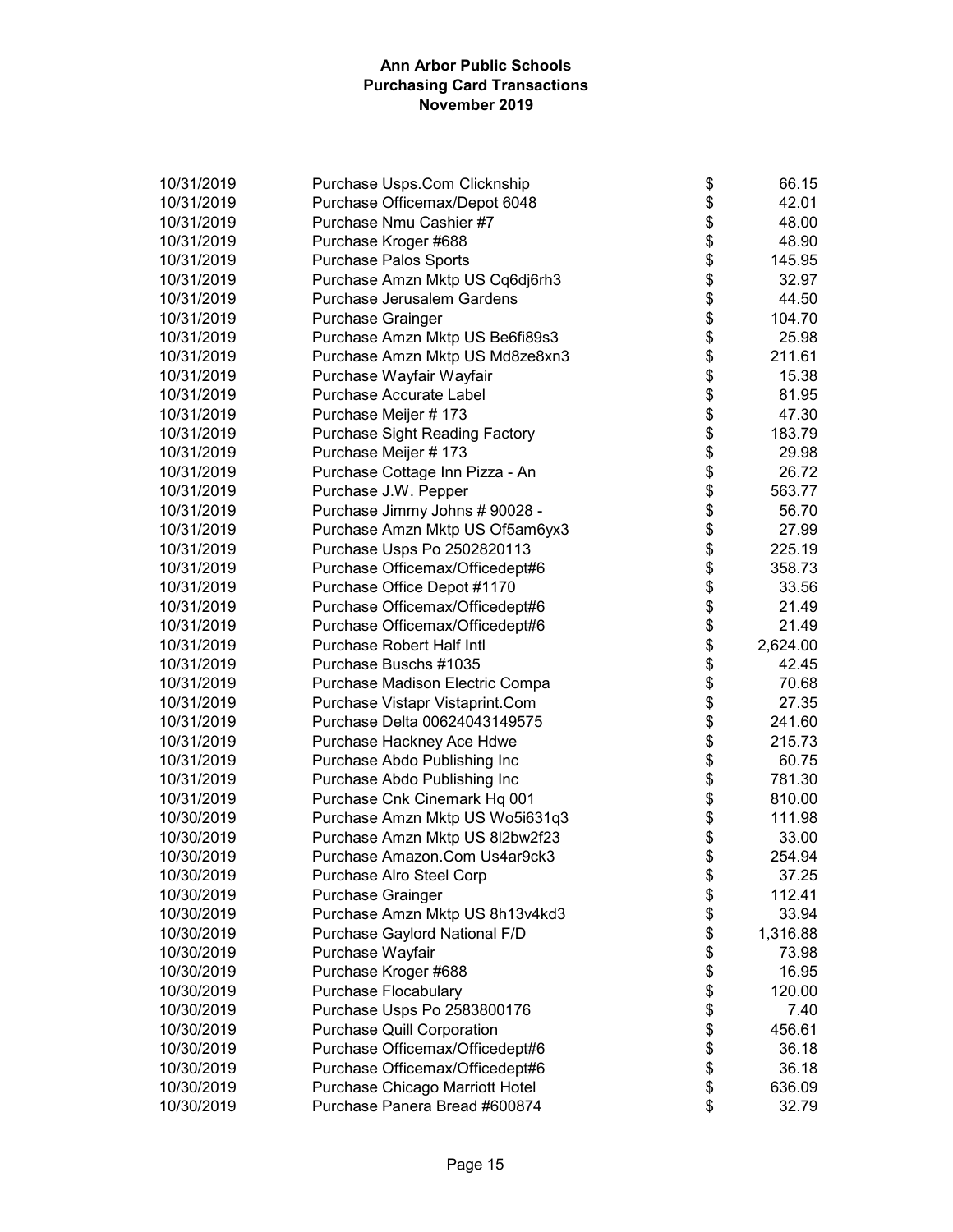| 10/30/2019 | Credit Voucher Panera Bread #600874    | \$       | (32.79)  |
|------------|----------------------------------------|----------|----------|
| 10/30/2019 | Purchase Buschs 1035                   | \$       | 43.99    |
| 10/30/2019 | Purchase Panera Bread #600874          | \$       | 30.93    |
| 10/30/2019 | Purchase Jimmy Johns # 90016 M         | \$       | 156.00   |
| 10/30/2019 | Purchase Madison Electric Compa        | \$       | 108.28   |
| 10/30/2019 | Purchase Usps Po 2502800106            |          | 3.66     |
| 10/30/2019 | Credit Voucher Stratasys, inc          | \$<br>\$ | (19.00)  |
| 10/30/2019 | Purchase Ou Mp Strategic Progra        |          | 800.00   |
| 10/30/2019 | Purchase Marco Promotional Prod        | \$       | 31.97    |
| 10/30/2019 | Purchase Gaylord National F/D          | \$       | 217.12   |
| 10/30/2019 | Credit Voucher Amazon.Com              | \$       | (485.70) |
| 10/30/2019 | Purchase Officemax/Officedept#6        |          | 6.79     |
| 10/30/2019 | Purchase Amzn Mktp US Qf4e838g3        | \$       | 42.00    |
| 10/30/2019 | Purchase A2ychamber.Org                | \$       | 40.00    |
| 10/30/2019 | Purchase Amzn Mktp US Yu54r8c43        | \$       | 312.21   |
| 10/30/2019 | Purchase Amazon.Com Pf6ni56l3          | \$       | 35.99    |
| 10/29/2019 | Purchase Bsn Sports Llc                | \$       | 191.88   |
| 10/29/2019 | Purchase Usps Po 2525100130            | \$       | 55.00    |
| 10/29/2019 | Purchase Cliff Keen Athletic           | \$       | 148.75   |
| 10/29/2019 | Purchase Thermalnetics, Inc.           | \$       | 260.66   |
| 10/29/2019 | Purchase Amzn Mktp US Bl9dd5953        | \$       | 265.00   |
| 10/29/2019 | Purchase Jimmy Johns - 90074 -         | \$\$     | 35.00    |
| 10/29/2019 | Purchase Rei Greenwoodheinemann        |          | 120.45   |
| 10/29/2019 | Purchase Target 00012856               |          | 1,610.00 |
| 10/29/2019 | Purchase Ssi School Specialty          | \$       | 61.30    |
| 10/29/2019 | Purchase Amzn Mktp US 2a7fz7a33        | \$       | 44.98    |
| 10/29/2019 | Purchase Paypal Michigantea            | \$       | 150.00   |
| 10/29/2019 | Purchase Paypal Michigantea            | \$       | 150.00   |
| 10/29/2019 | Purchase Paypal Michigantea            |          | 150.00   |
| 10/29/2019 | Purchase Paypal Michigantea            | \$       | 150.00   |
| 10/29/2019 | Purchase Paypal Michigantea            | \$       | 150.00   |
| 10/29/2019 | Purchase Amzn Mktp US 7o12k5qo3        | \$       | 131.58   |
| 10/29/2019 | Purchase Paypal Neutralzone            | \$       | 525.00   |
| 10/28/2019 | Purchase Usps Po 2502810107            | \$       | 8.30     |
| 10/28/2019 | Purchase Pilot Corporation Of A        | \$       | 201.60   |
| 10/28/2019 | Purchase Officemax/Officedept#6        | \$       | 6.64     |
| 10/28/2019 | Purchase Officemax/Officedept#6        | Φ        | 344.17   |
| 10/28/2019 | Purchase Ahmos - Dexter Inc            | \$       | 48.51    |
| 10/28/2019 | <b>Purchase Learning Without Tears</b> |          | 220.00   |
| 10/28/2019 | Purchase Gfs Store #1973               | \$\$     | 6.99     |
| 10/28/2019 | Purchase Shape Michigan                |          | 115.00   |
| 10/28/2019 | Purchase Officemax/Officedept#6        | \$<br>\$ | 48.32    |
| 10/28/2019 | Purchase D J Wall-St-Journal           |          | 19.49    |
| 10/28/2019 | Purchase Dimos Deli & Donuts           | \$       | 46.40    |
| 10/28/2019 | Purchase Pizza House - Ann Arbo        | \$       | 259.23   |
| 10/28/2019 | Purchase Kroger #688                   | \$       | 36.98    |
| 10/28/2019 | Purchase Ibt Nashville                 | \$       | 1,000.00 |
| 10/28/2019 | Purchase Vistapr Vistaprint.Com        | \$       | 43.87    |
| 10/28/2019 | Purchase Panera Bread #600874          | \$       | 56.06    |